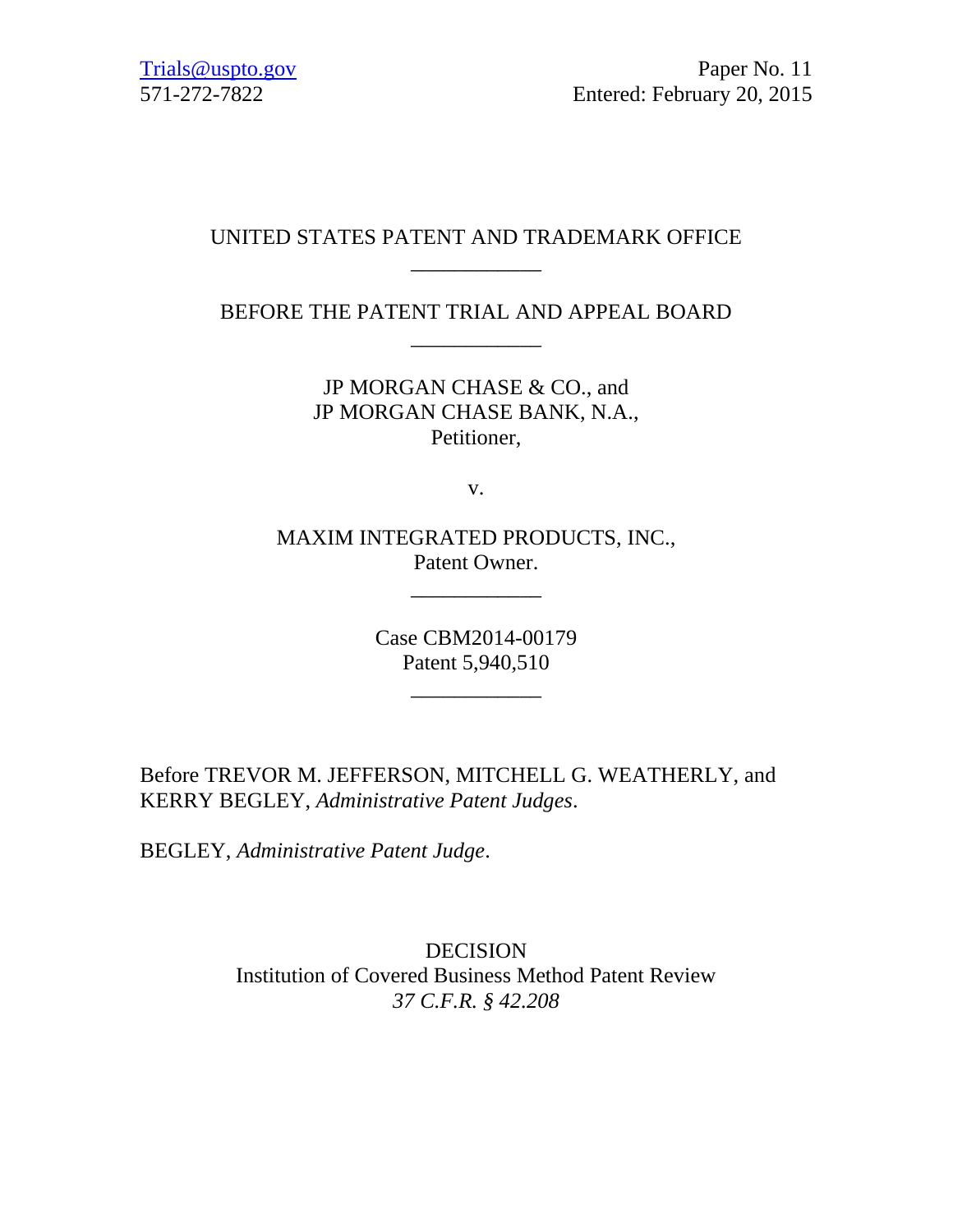JP Morgan Chase & Co. and JP Morgan Chase Bank, N.A. (collectively, "Petitioner") filed a Petition requesting covered business method patent review ("CBM review") of claims 1–3, 5, and 6 of U.S. Patent No. 5,904,510 (Ex. 1001, "the '510 patent"). Paper 1 ("Pet."). Maxim Integrated Products, Inc. ("Patent Owner") filed a Preliminary Response. Paper 7 ("Prelim. Resp.").

Pursuant to 35 U.S.C. § 324(a), CBM review may not be instituted unless "the information presented in the petition  $\dots$ , if such information is not rebutted, would demonstrate that it is more likely than not that at least 1 of the claims challenged in the petition is unpatentable." For the reasons that follow, we determine that the Petition, taking into account the Preliminary Response, demonstrates that it is more likely than not that the challenged claims of the '510 patent are unpatentable. We institute review of the challenged claims on certain asserted grounds of unpatentability.

## I. BACKGROUND

#### A. RELATED PROCEEDINGS

Patent Owner has asserted the '510 patent against Petitioner in the U.S. District Court for the Western District of Pennsylvania, *Maxim Integrated Products, Inc. v. JP Morgan Chase & Co.*, No. 2:12-cv-01641- JFC ("the District Court Case"). Pet. 4–6; Paper 6, 2. This case was consolidated, with many other cases involving the '510 patent filed in various district courts, into a multidistrict litigation proceeding in the Western District of Pennsylvania, *In re: Maxim Integrated Products, Inc*., MDL No. 2354, Misc. No. 12-244-JFC (W.D. Pa.) ("the MDL Proceeding"). Pet. 4–6; Paper 6, 2–4.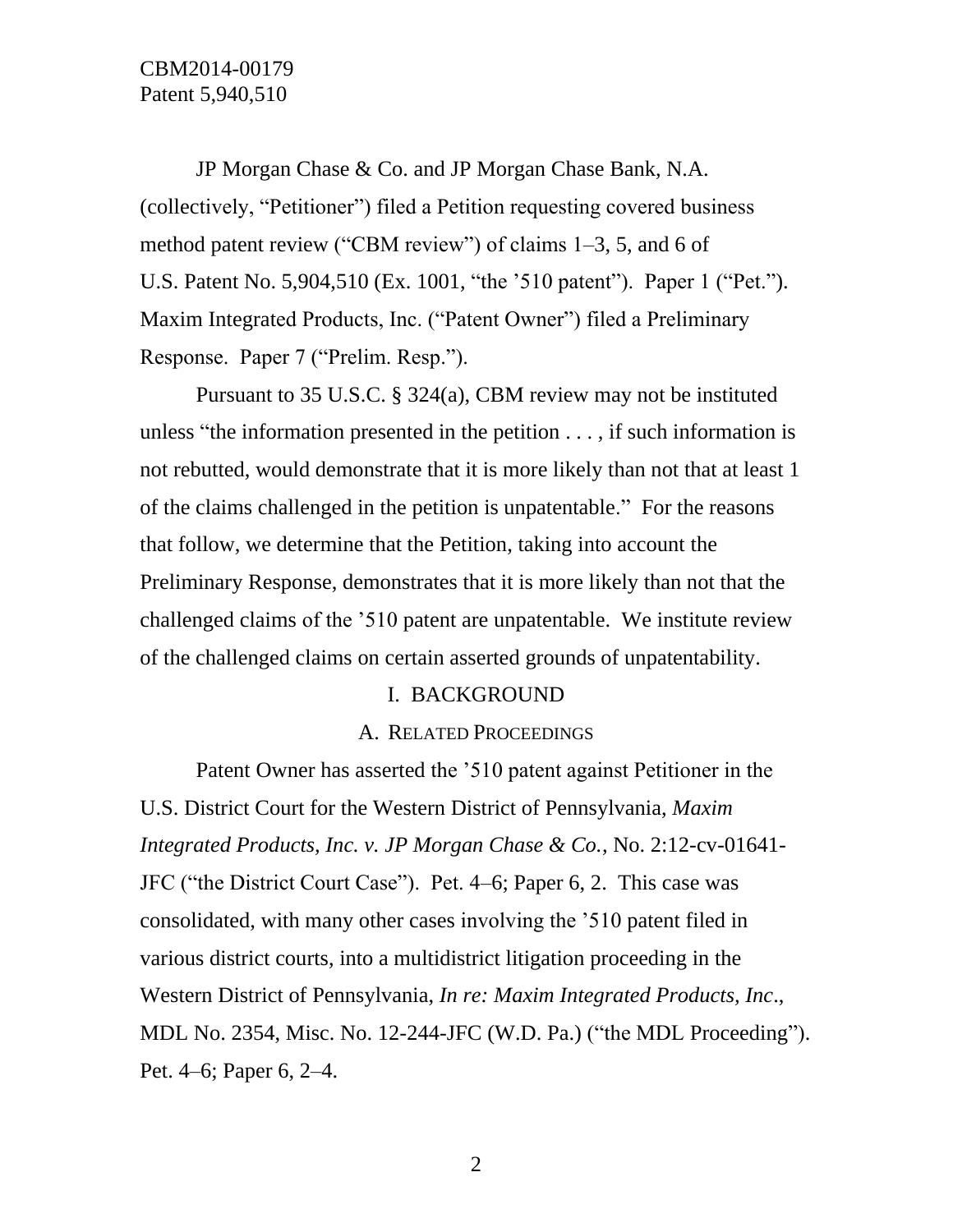In addition, the '510 patent is the subject of a pending *ex parte* reexamination proceeding, Control No. 90/013,063 ("the Reexamination Proceeding"). Pet. 6–7; Paper 6, 1. The '510 patent also was previously the subject of a petition for CBM review filed by Petitioner and PNC Bank, N.A. ("PNC") in CBM2014-00038, in which review was not instituted, as further detailed in Section II.A.1 below.

## B. THE '510 PATENT

The '510 patent is directed to a "system, apparatus, and method for communicating valuable data," more specifically, a "cash equivalent," to and from a "portable module." Ex. 1001, [57], 1:59–61. A consumer can carry the portable module, fill it with a cash equivalent at an "add-money station," and spend the stored cash equivalent "when buying products and services in the market place." *Id.* at [57], 1:61–2:2. For example, a consumer can "take cash out of an ATM" and "put the cash value into the portable module," and can use monetary value on the portable module to "pay for a train fare." *Id.* at 7:13–35, 8:30–37.

In a preferred embodiment, portable module 102 communicates to microprocessor based device 104, which is connected to secure microprocessor based module 108. *Id.* at 1:64–66, 2:32–34, 2:59–61. Portable module 102 is a "rugged read/write data carrier," comprising memory 202, memory controller 204, counter 206 "for keeping track of the number of transactions the module has performed," timer 208 "to time stamp transactions performed by the module," unique identification number 210, and input/output control circuit 212. *Id.* at 3:39–4:24. Microprocessor based device 104, in turn, "can be any of an unlimited number of devices,"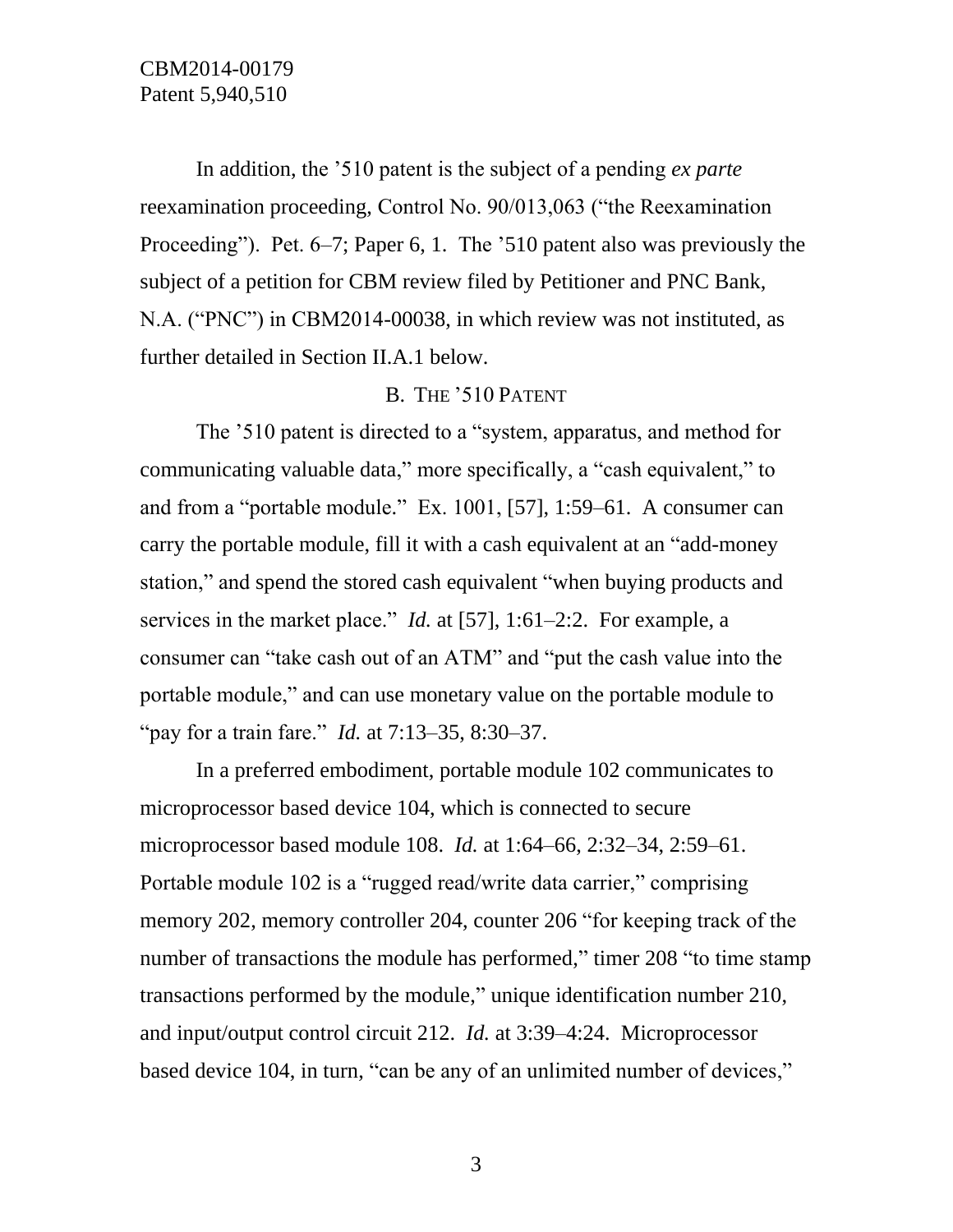for example, "a personal computer, an add-a-fare machine at a train or bus station (similar to those in today's District of Columbia metro stations), a turn style, a toll booth, a bank's terminal, . . . a washing machine at a Laundromat, . . . or any device that controls access, or meters a monetary equivalent." *Id.* at 2:36–45. Finally, secure microprocessor based module 108 comprises "microprocessor 12, a real time clock 14, control circuitry 16, a math coprocessor 18, memory circuitry 20, input/output circuitry 26, and an energy circuit 34." *Id.* at 4:24–32. In particular, math coprocessor 18 "handle[s] the complex mathematics of [Rivest-Shamir-Adleman ("RSA")] encryption and decryption or other types of math intensive encryption or decryption techniques." *Id.* at 4:60–65.

# C. ILLUSTRATIVE CLAIM

Claim 1, the sole independent claim of the '510 patent, is illustrative of the claimed subject matter:

> 1. A system for communicating data securely, comprising: a first portable module comprising:

- a nonvolatile memory for storing a first data;
- a first real time clock circuit for time stamping data transactions;
- a counter for counting a transaction count;
- an input/output circuit;
- a substantially unique electronically readable identification number readable by said input/output circuit; and
- a memory control circuit in electrical communication with said nonvolatile memory, said real time clock, said counter, and said input/output circuit;
- a portable module reader that can be placed in communication with said first portable module, said portable module reader can be connected to a plurality of other devices;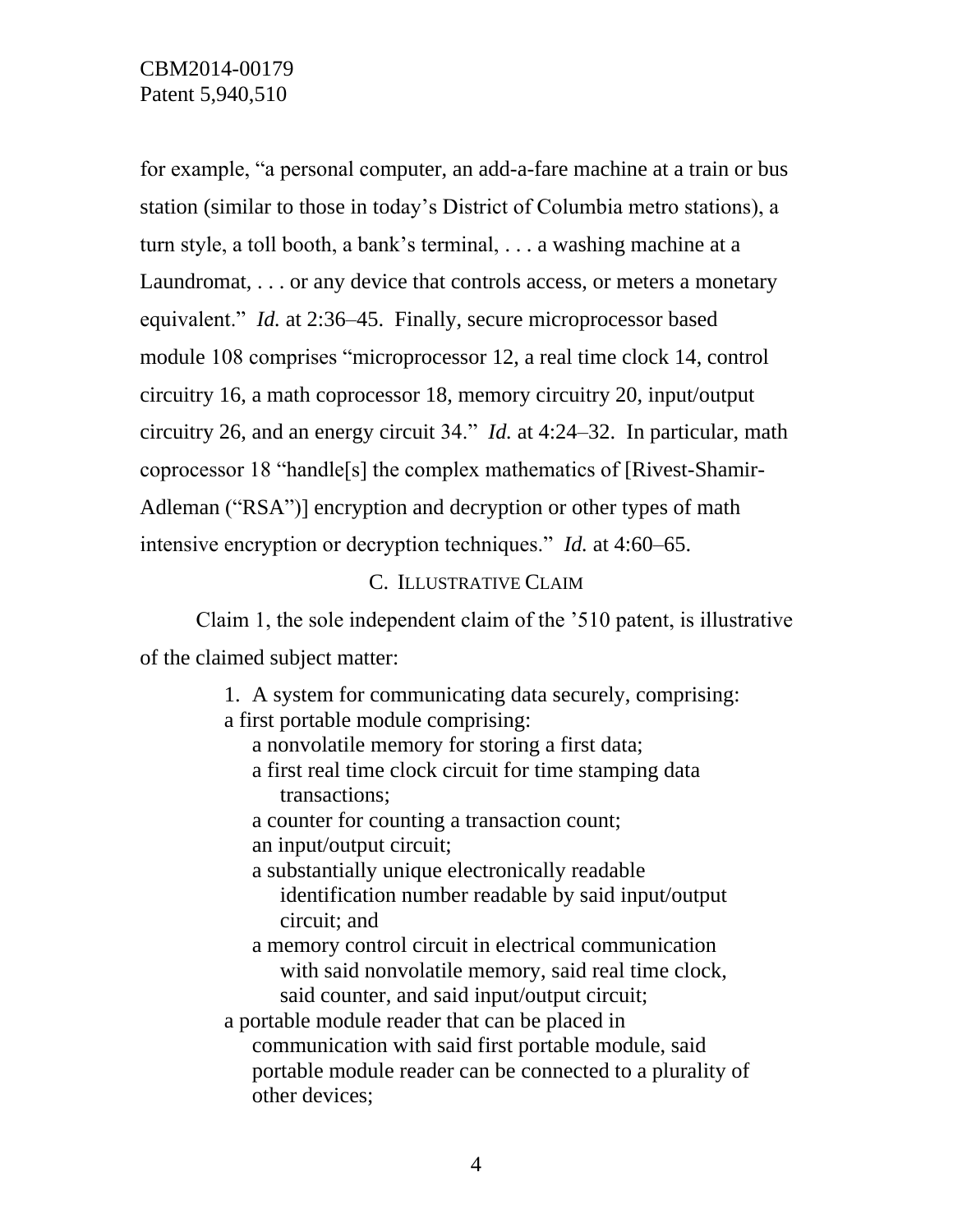CBM2014-00179 Patent 5,940,510

> a secure microcontroller based module in electronic communication with said portable module reader, said secure microcontroller comprising: a microcontroller core;

a math coprocessor, in communication with said microcontroller core, for processing encryption calculations;

an energy circuit for storing energy;

a memory circuit connected to said microcontroller core;

- a memory circuit in communication with said microcontroller core; and
- a second real time clock circuit in communication with said microcontroller,

said combination of said portable module reader and said secure microcontroller performing secure data transfers with said first portable module.

Ex. 1001, 24:1–36 (line breaks added).

D. ASSERTED GROUNDS

Petitioner challenges the '510 patent claims on the following grounds.

| <b>Challenged Claims</b> | <b>Basis</b> | Reference[s]               |
|--------------------------|--------------|----------------------------|
| $1 - 3$                  |              | § 103 Cremin and Hawkes    |
| 5, 6                     | \$103        | Cremin, Hawkes, and Rivest |
| $1-3, 5, 6$              | § 101        |                            |

These asserted grounds rely upon the following § 102(b) prior art references

(Pet. 23–25):

International Patent Application Publication No. WO 83/03018 (published Sept. 1, 1983) (Ex. 1003, "Cremin").

- INTEGRATED CIRCUIT CARDS, TAGS AND TOKENS ix–xv, 1–38, 81–91, 136–164 (P.L. Hawkes et al., eds. 1990) (Ex. 1004, "Hawkes").
- R. L. Rivest et al., *A Method for Obtaining Digital Signatures and Public-Key Cryptosystems*, 21 COMM. OF THE ACM 2, 120 (1978) (Ex. 1005, "Rivest").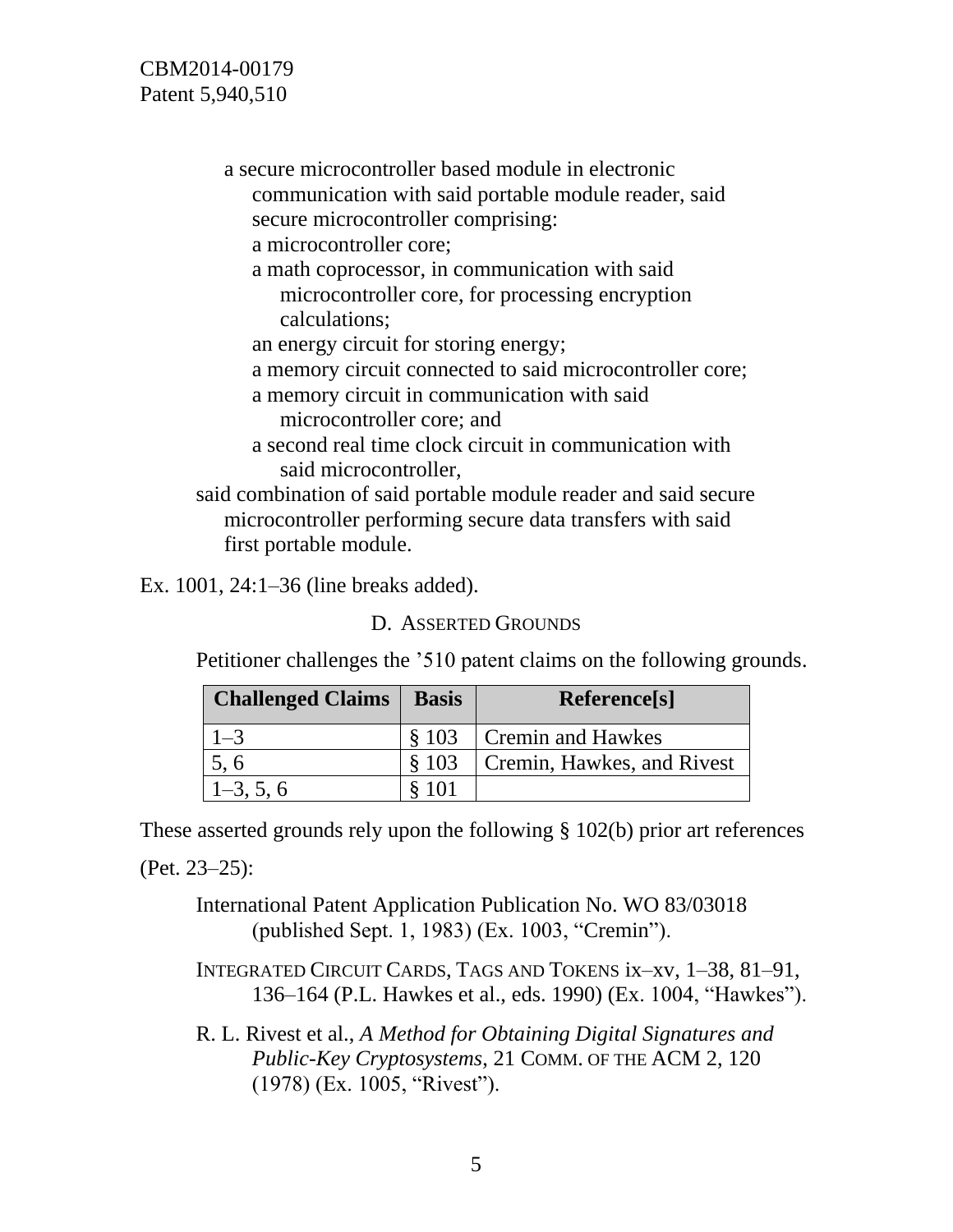#### II. ANALYSIS

### A. REAL PARTY IN INTEREST — ALLEGED § 325(A)(1) BAR

Petitioner and Patent Owner dispute whether PNC—who previously filed an action challenging the validity of claims of the '510 patent—is a real party in interest in this proceeding, such that institution of review is barred under 35 U.S.C. § 325(a)(1). Pet. 1–3; Prelim. Resp. 1–27.

### *1. Relevant Facts*

On January 25, 2012, PNC filed *PNC Financial Services Group, Inc. v. Maxim Integrated Products, Inc.*, No. 2:12-cv-00089-JFC (W.D. Pa.) ("the PNC Case"), asserting that claims of the '510 patent were invalid. CBM2014-00038, slip op. at 2–3 (PTAB June 2, 2014) (Paper 19) ("CBM2014-00038 Dec. Inst."). This case and the District Court Case in which Patent Owner asserted the '510 patent against Petitioner were consolidated into the MDL Proceeding. *See* Pet. 4; Paper 6, 2.

On November 22, 2013, Petitioner and PNC jointly filed a petition for review of the '510 patent in CBM2014-00038 ("CBM2014-00038 Petition"). CBM2014-00038, Paper 3. On April 1, 2014, Petitioner and PNC filed a motion for adverse judgment against PNC. CBM2014-00038, Paper 11.

On May 21, 2014, PNC and Patent Owner stipulated to dismiss with prejudice all claims and counterclaims in the PNC Case. Ex. 1009. On the same day, PNC withdrew from the joint defense and common interest agreement in the MDL Proceeding, of which Petitioner is a signatory. Ex. 1012; *see* Pet. 2–3.

On June 3, 2014, the Board denied the CBM2014-00038 Petition and dismissed as moot the motion for adverse judgment. CBM2014-00038 Dec.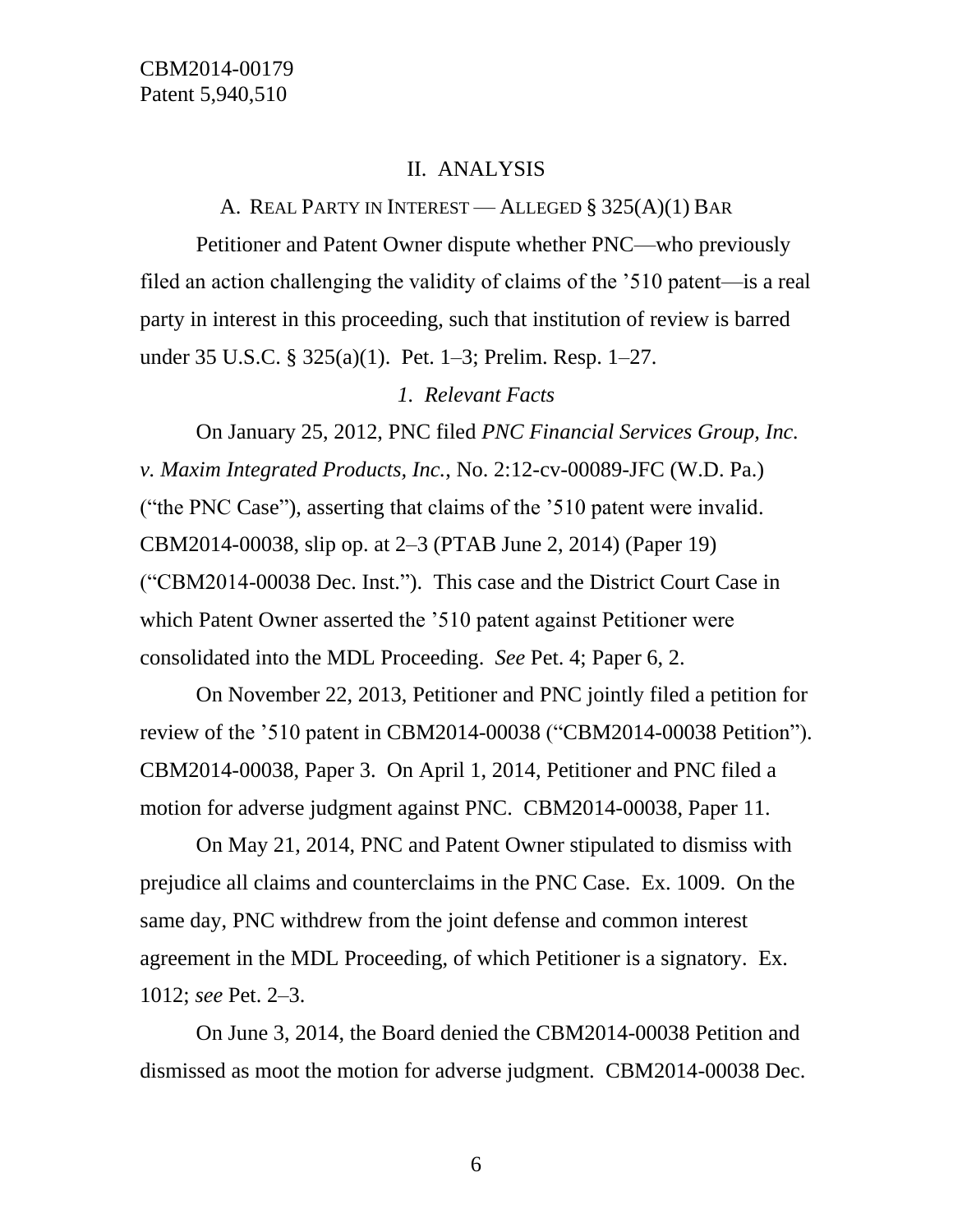Inst. 3–4. The Board concluded that  $\S 325(a)(1)$  precluded institution of CBM review, because PNC, a petitioner and real party in interest, had filed a civil action challenging claims of the '510 patent. *Id.* at 3. The Board, however, "express[ed] no opinion regarding the likelihood that any party other than PNC would prevail in establishing that any of the challenged claims are unpatentable for the reasons set forth in the Petition." *Id.* 

Petitioner retained new counsel to prepare the current Petition challenging the '510 patent, which it filed on August 21, 2014. Pet. 2.

### *2. Discussion*

Petitioner argues that PNC is not a real party in interest in this proceeding, because "PNC has had no participation or control in the filing of this Petition" and "has no interest in the outcome of this proceeding." *Id.* at 2–3. Petitioner emphasizes that PNC settled the PNC Case in May 2014 and therefore, PNC and Petitioner have not been co-signatories to any joint defense agreement since that time; Petitioner and PNC are "entirely separate and unrelated corporate entities with no common ownership . . . and no common control"; and counsel that prepared this Petition differs from the counsel that prepared the CBM2014-00038 Petition. *Id.*

Patent Owner, however, contends that PNC is a real party in interest because, under the clear language of  $\S 325(a)(1)$  and the Board's decision denying institution in CBM2014-00038, PNC's status as a real party in interest cannot be altered by ceasing further participation in challenging the '510 patent or settling its dispute with Patent Owner. Prelim. Resp. 2–3, 8– 9, 13–15. In addition, Patent Owner argues that even if new facts could alter PNC's status as a real party in interest, PNC remains a real party in interest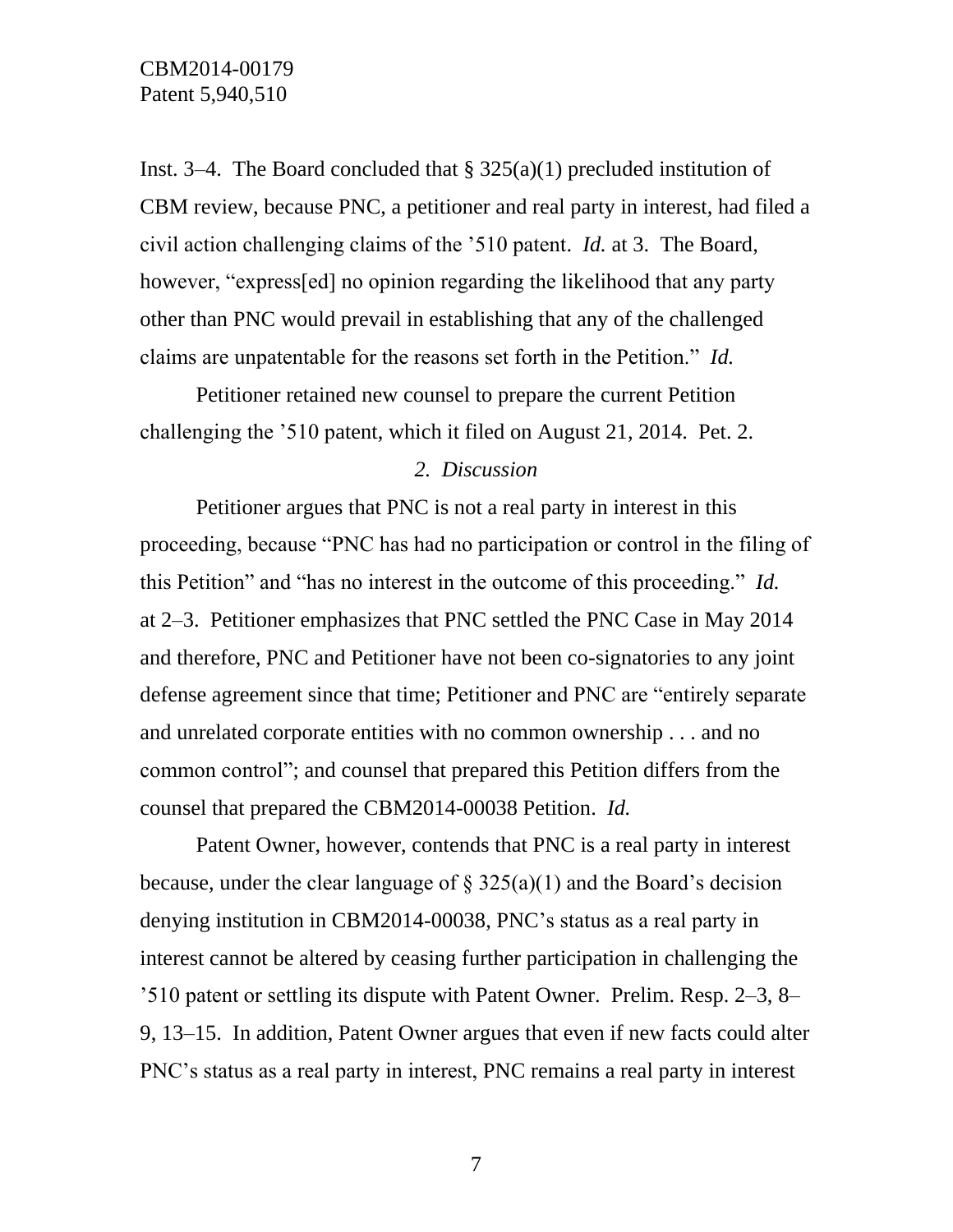in this proceeding under the facts of this case. *Id.* at 3, 9, 15–27. Specifically, according to Patent Owner, the Petition is substantially similar to the CBM2014-00038 Petition that challenged the same patent, and is supported by a declaration from the same declarant. *Id.* at 3–4, 7–9, 15–22. Patent Owner, thus, argues that PNC's prior "funding, control, and other contributions" to the CBM2014-00038 Petition remain in this Petition. *Id.* Patent Owner also asserts that Petitioner and PNC jointly planned and announced to the Board in CBM2014-00038 that Petitioner would re-file a petition, and suggests this shows PNC has an ongoing understanding with Petitioner and a continued interest in the '510 patent. *Id.* at 3, 9, 12, 22–25.

As an initial matter, we are not persuaded by Patent Owner's argument that, regardless of *any* factual changes since the preparation and filing of the CBM2014-00038 Petition, PNC must be a real party in interest in this proceeding, under the language of  $\S$  325(a)(1) and the Board's prior decision in CBM2014-00038. As the Office Patent Trial Practice Guide explains, "[w]hether a party who is not a named participant in a given proceeding nonetheless constitutes a 'real [party in interest]' . . . to that proceeding is a highly fact-dependent question," which must be addressed on a "case-by-case basis." Office Patent Trial Practice Guide, 77 Fed. Reg. 48,756, 48,759 (Aug. 14, 2012) ("Trial Practice Guide") (citing *Taylor v. Sturgell*, 553 U.S. 880, 893–95 & n.6 (2008)). Here, the facts relevant to whether PNC is a real party in interest, including PNC's participation in and interest in this proceeding, are significantly different than the facts presented in CBM2014-00038. Therefore, we address the issue of whether PNC is a real party in interest under the facts of this proceeding.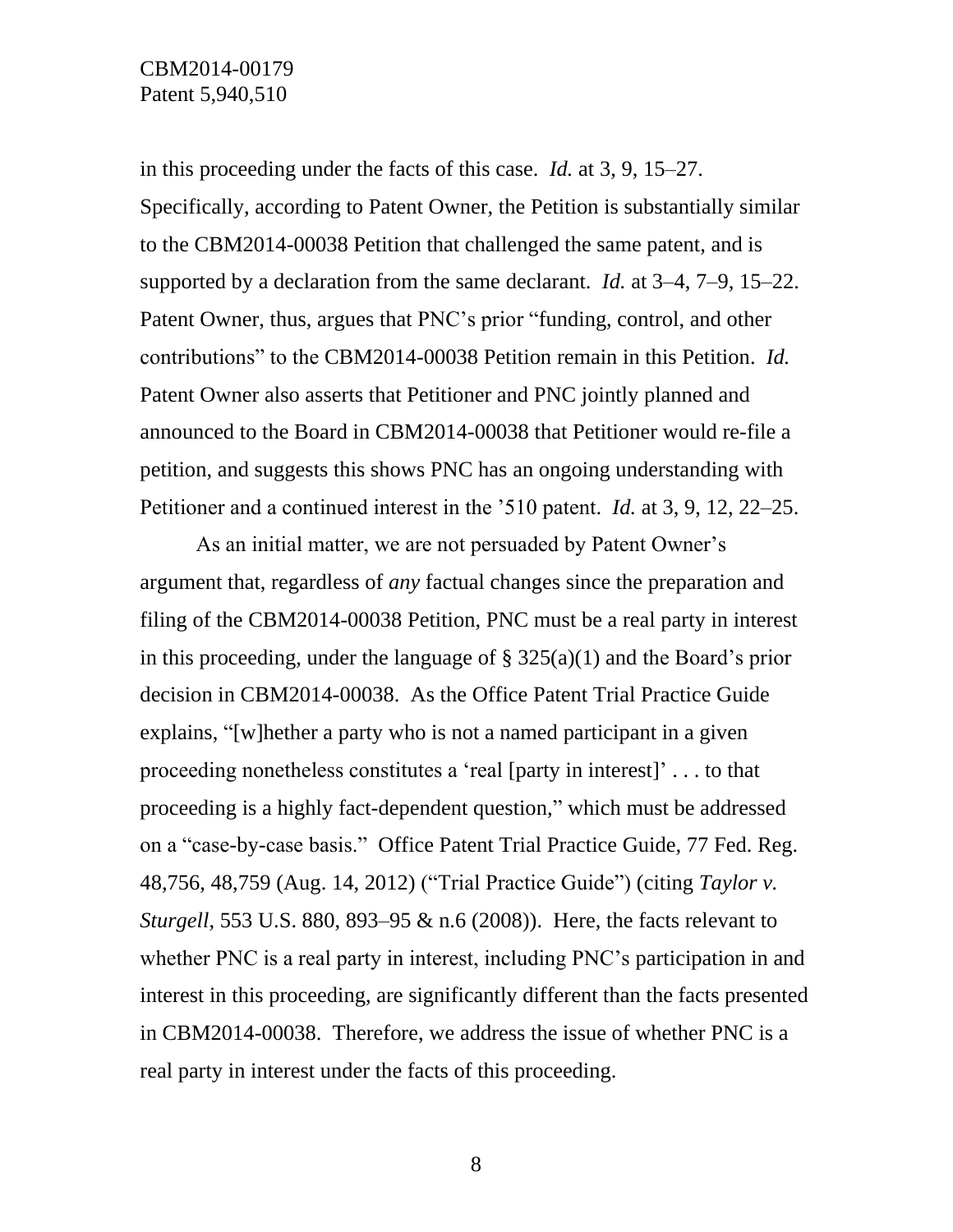In general terms, a real party in interest is a "party that desires review of the patent" or "at whose behest the petition has been filed." *Id.* (explaining these considerations apply to "IPR and PGR proceedings" and "similar considerations" apply to CBM review). Courts, which traditionally have invoked the term real party in interest to describe a relationship sufficient to justify applying conventional principles of estoppel and preclusion to non-parties, have identified multiple relevant factors, which inform our analysis. *Id.* at 48,759–60.Relevant factors include the nonparty's "relationship with the petitioner" and "relationship to the petition itself, including the nature and/or degree of involvement in the filing; and the nature of the entity filing the petition." *Id.*

In *Taylor v. Sturgell*, the Supreme Court identified six categories of exceptions to the general rule that a non-party is not estopped, precluded, or otherwise bound by previous litigation, namely where: (1) the non-party "agrees to be bound by the determination of issues" in the proceeding; (2) a "pre-existing substantive legal relationship[]" with the named party justifies binding the non-party (e.g., "assignee and assignor"); (3) the non-party, "in certain limited circumstances," is "adequately represented" by a party with the same interests (e.g., class actions); (4) the non-party "assume[d] control" over the proceeding; (5) the non-party is bound by a prior decision and is attempting to rehear the matter through a proxy; and (6) a "special statutory scheme . . . expressly foreclos[es] successive" hearing by non-parties. 553 U.S. at 892–98 (citations and quotations omitted).

A common focus of inquiry is the fourth category, namely whether the non-party exercised or could have exercised control over a party's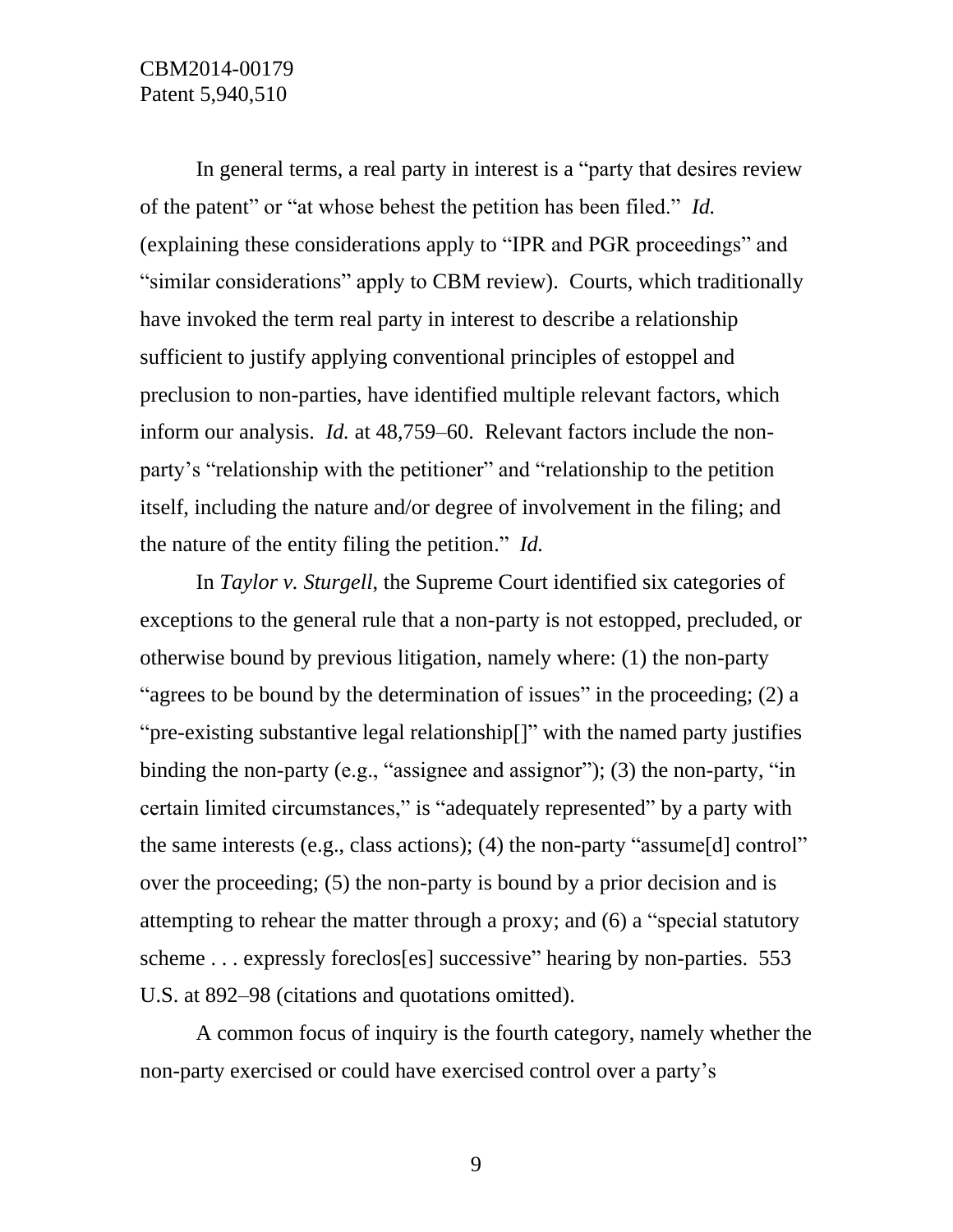participation in the proceeding. Trial Practice Guide, at 48,759 (citing *Taylor*, 553 U.S. at 895). The concept of control generally means that "the non[-]party has the actual measure of control or opportunity to control that might reasonably be expected between two formal coparties." *Id.* (citation omitted). In other words, the non-party "had the opportunity to present proofs and argument," *Taylor*, 553 U.S. at 895 (citation omitted), or "to direct or control the content" of the filing, *In re Guan Inter Partes*  Reexamination Proceeding, Control No. 95/001,045, Decision Vacating Filing Date, at 8 (Aug. 25, 2008). "The non[-]party's participation may be overt or covert, and the evidence may be direct or circumstantial—so long as the evidence as a whole shows that the non[-]party possessed effective control over a party's conduct of the [proceeding] as measured from a practical, as opposed to a purely theoretical standpoint." *Gonzalez v. Banco Central Corp.*, 27 F.3d 751, 759 (1st Cir. 1994).

"[T]here is no bright-line test," however, "for determining the necessary quantity or degree of participation to qualify as a 'real [party in interest]' . . . based on the control concept." Trial Practice Guide, at 48,759 (citing *Gonzalez*, 27 F.3d at 759). "[A] party that funds and directs and controls" a petition or proceeding constitutes a real party in interest, "[b]ut whether something less than complete funding and control" is sufficient depends on the facts. *Id.* at 48,760.

Here, on the present record, we are persuaded that PNC is not a real party in interest in this proceeding—the Petition was not filed at PNC's "behest," PNC no longer "desires review" of the '510 patent, and the other factors and categories identified in the Office Patent Trial Practice Guide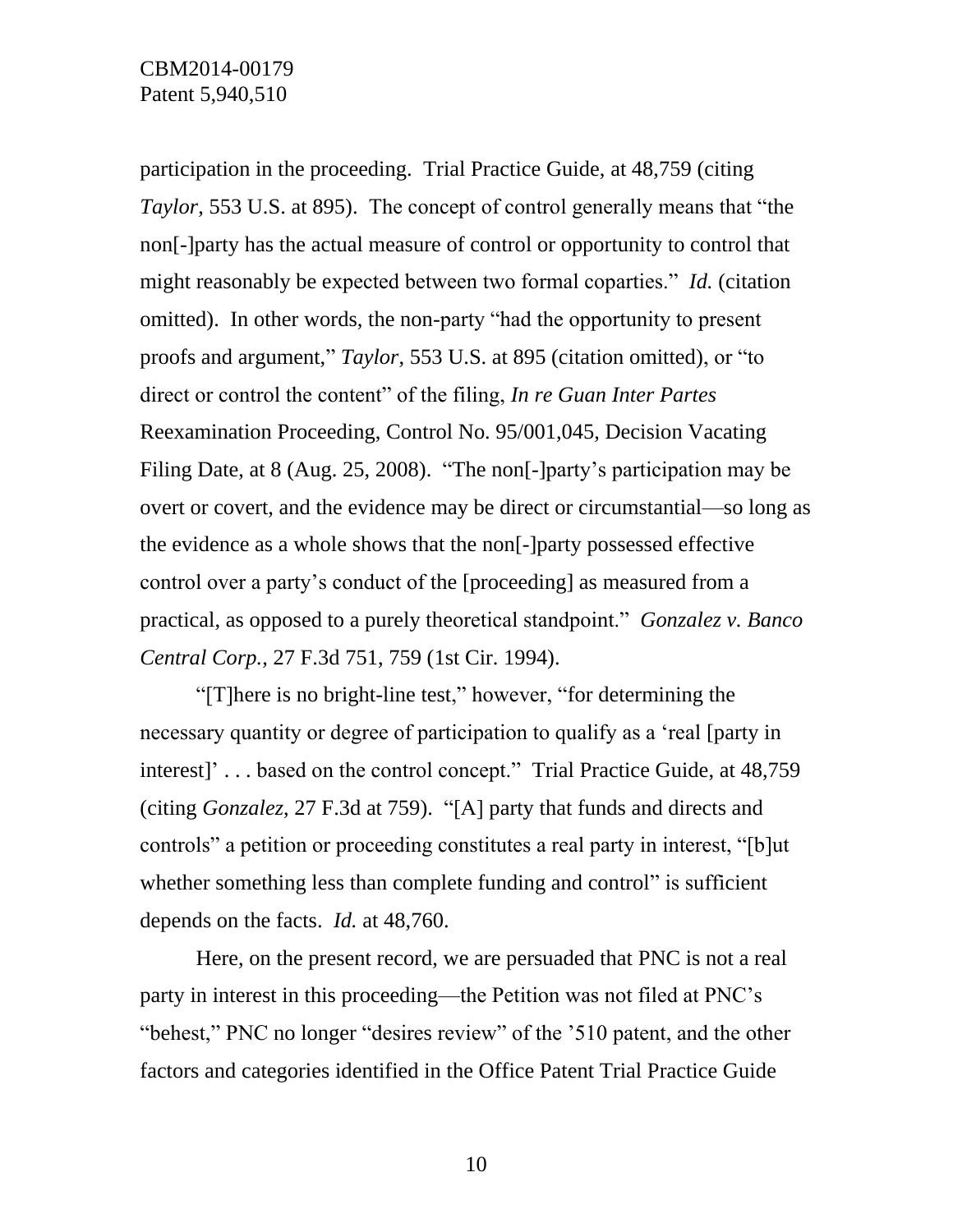and *Taylor* do not warrant naming PNC as a real party in interest. Patent Owner's speculation regarding an ongoing common interest and understanding between PNC and Petitioner lacks any factual basis on the record before us. *See* Prelim. Resp. 3, 9, 12, 17, 22–25.

Rather, the evidence before us shows Petitioner and PNC are entirely separate corporate entities, with no identifiable ongoing relationship. Petitioner and PNC were once co-defendants and co-members of a joint defense agreement, and previously collaborated in filing the CBM2014- 00038 Petition challenging the '510 Patent in November 2013. PNC, however, "expressly abandon[ed]" the CBM2014-00038 Petition in April 2014, and withdrew from the joint defense agreement it had co-signed with Petitioner in May 2014. CBM2014-00038, Paper 11, at 3; *see* Pet. 2–3, Ex. 1012. Further, Petitioner hired new counsel, different from the counsel that previously co-represented PNC and Petitioner in CBM2014-00038, to prepare and file this Petition. Therefore, based on the evidence before us, we determine that Petitioner and PNC have had no continuing relationship since at least the conclusion of CBM2014-00038 in June 2014.

PNC also has no identifiable ongoing interest in a review of the '510 patent. All claims and counterclaims in the PNC Case, including those involving the '510 patent, were dismissed with prejudice in May 2014, Ex. 1009, and there is no evidence before us to suggest that PNC has had any interest in review of the '510 patent after this dismissal.

In addition, on the record before us, we are persuaded that PNC has not participated in or controlled the present Petition, as Petitioner expressly represents in the Petition. Pet. 2–3. Although Patent Owner contends that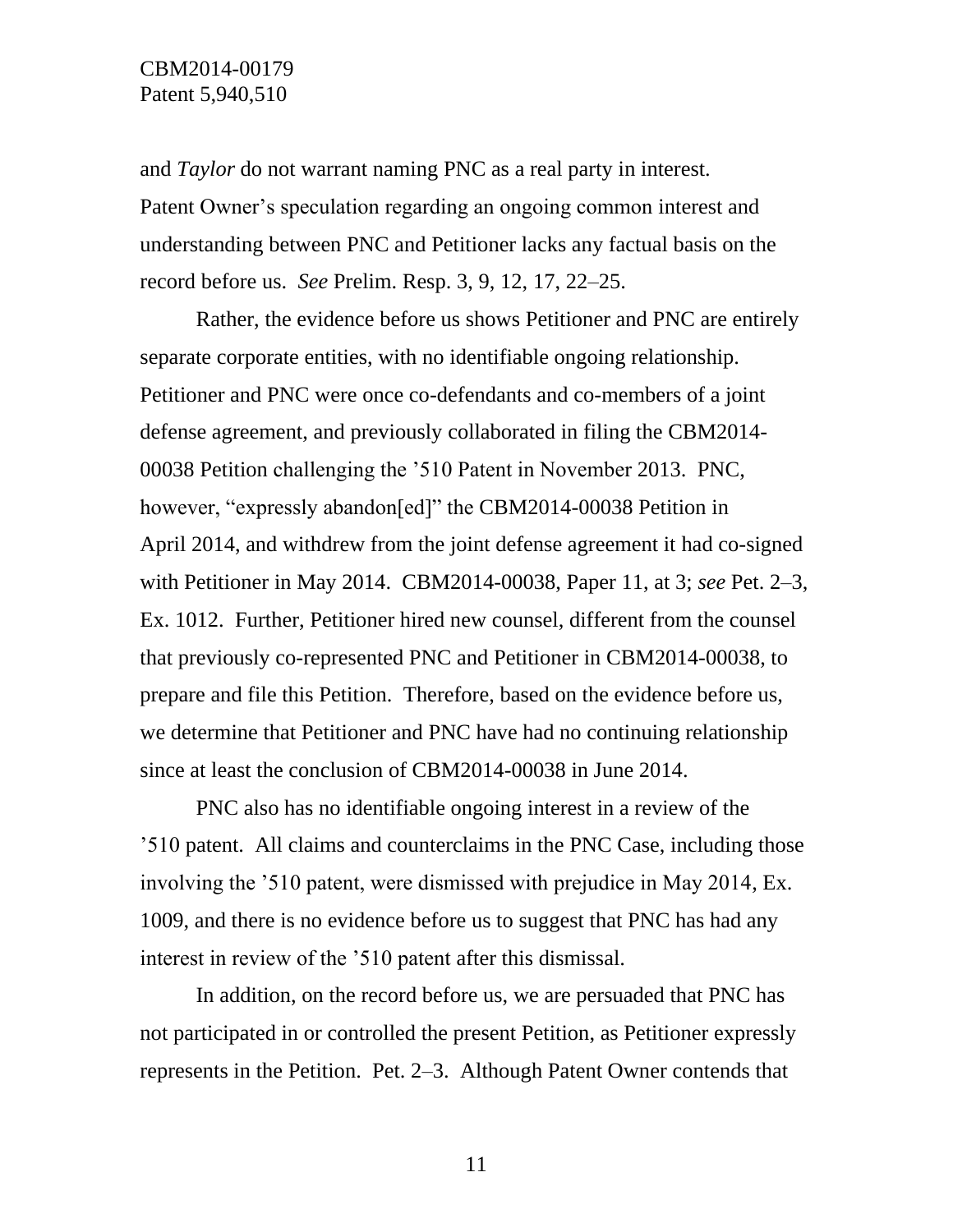overlap in some of the prior art and arguments in the CBM2014-00038 Petition and the current Petition demonstrates PNC's control and contributions in this proceeding, Prelim. Resp. 3–4, 7–9, 15–22, such overlap is not sufficient to show that PNC had any opportunity to direct or control the arguments and evidence presented in the present Petition. The similarity is understandable because the '510 patent as well as the relevant prior art and potential unpatentability arguments have not changed. Nevertheless, the current Petition indisputably has differences from the CBM2014-00038 Petition, including, but not limited to, relying on different prior art references in the asserted § 103 ground, proposing different claim terms for construction, and challenging an additional claim. *Compare* Pet., *with* CBM2014-00038, Paper 3*.* No evidence is before us to suggest that PNC had any involvement in directing such changes or the arguments and evidence presented in the Petition, which was prepared by new counsel retained by Petitioner alone.

Yet, because Petitioner supports the Petition with a declaration from Stephen D. Bristow, the same declarant as in CBM2014-00038, we agree with Patent Owner that the Petition "enjoys at least part of the benefit of" any payments PNC made to Mr. Bristow to prepare his declaration in CBM2014-00038, even though the declaration filed in this case is not the same as the one filed in CBM2014-00038. Prelim. Resp. 19–20; *see generally* Ex. 1017 (Decl. of Stephen Bristow); CBM2014-00038, Ex. 1002 (Decl. of Stephen D. Bristow). Nevertheless, even if we were to characterize these payments by PNC to Mr. Bristow as partial funding of the Petition, we are not persuaded that PNC had sufficient involvement in or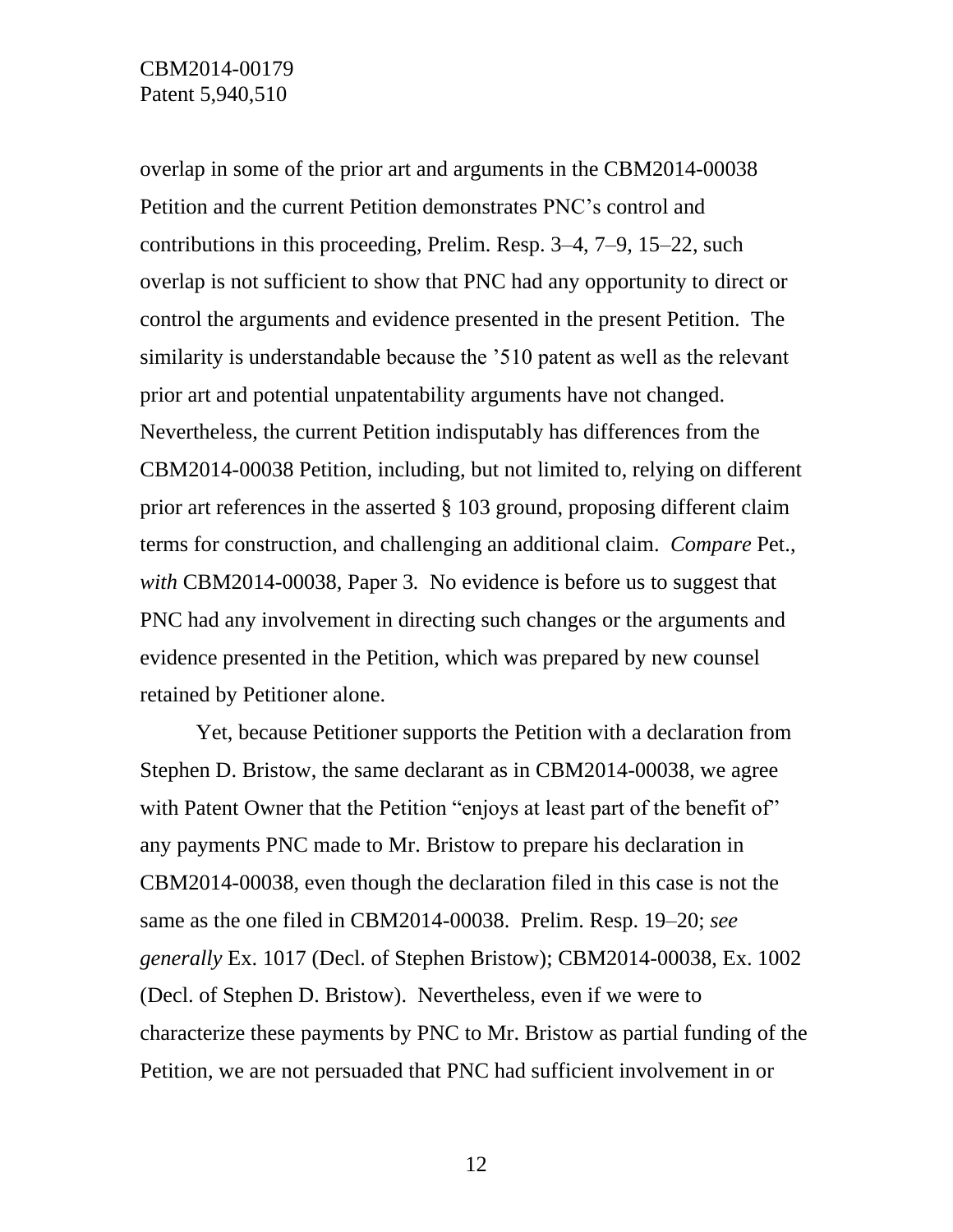direction of the Petition to be a real party in interest, in light of the other facts outlined above that strongly weigh against a finding of control.

Therefore, on this record, we are not persuaded that Petitioner had the opportunity to control this proceeding. Similarly, none of the other five categories of exceptions outlined by the Supreme Court in *Taylor* is applicable to the facts of this case. *See* 553 U.S. at 892–98.

Finally, we note that a petitioner and a non-party's status as codefendants and co-members of a joint defense group is not alone sufficient to render the non-party a real party in interest. Trial Practice Guide, at 48,760; *see*, *e.g.*, *Petroleum Geo-Servs. Inc. v. WesternGeco LLC*, Case IPR2014-00687, slip op. at 16 (PTAB Dec. 15, 2014) (Paper 33) (holding petitioner and non-party's shared interest in invalidating patent at issue, "collaborat[ion] together, and invo[cation of the] common interest privilege with respect to sharing potentially invalidating prior art references" was insufficient to render non-party a real party in interest). In our view, based on the facts before us, PNC and Petitioner's terminated collaboration in preparing the CBM2014-00038 Petition, while co-defendants and cosignatories of a joint defense agreement in the MDL Proceeding, is similar to such a situation. PNC's lack of involvement or control in the subsequent preparation and funding of this Petition, prepared by different counsel and presenting different prior art and arguments, persuades us that PNC is not a real party in interest in this case.

Accordingly, based on the evidence before us at this stage of the proceeding, PNC is not a real party in interest in this case, and  $\S 325(a)(1)$ does not bar institution of review.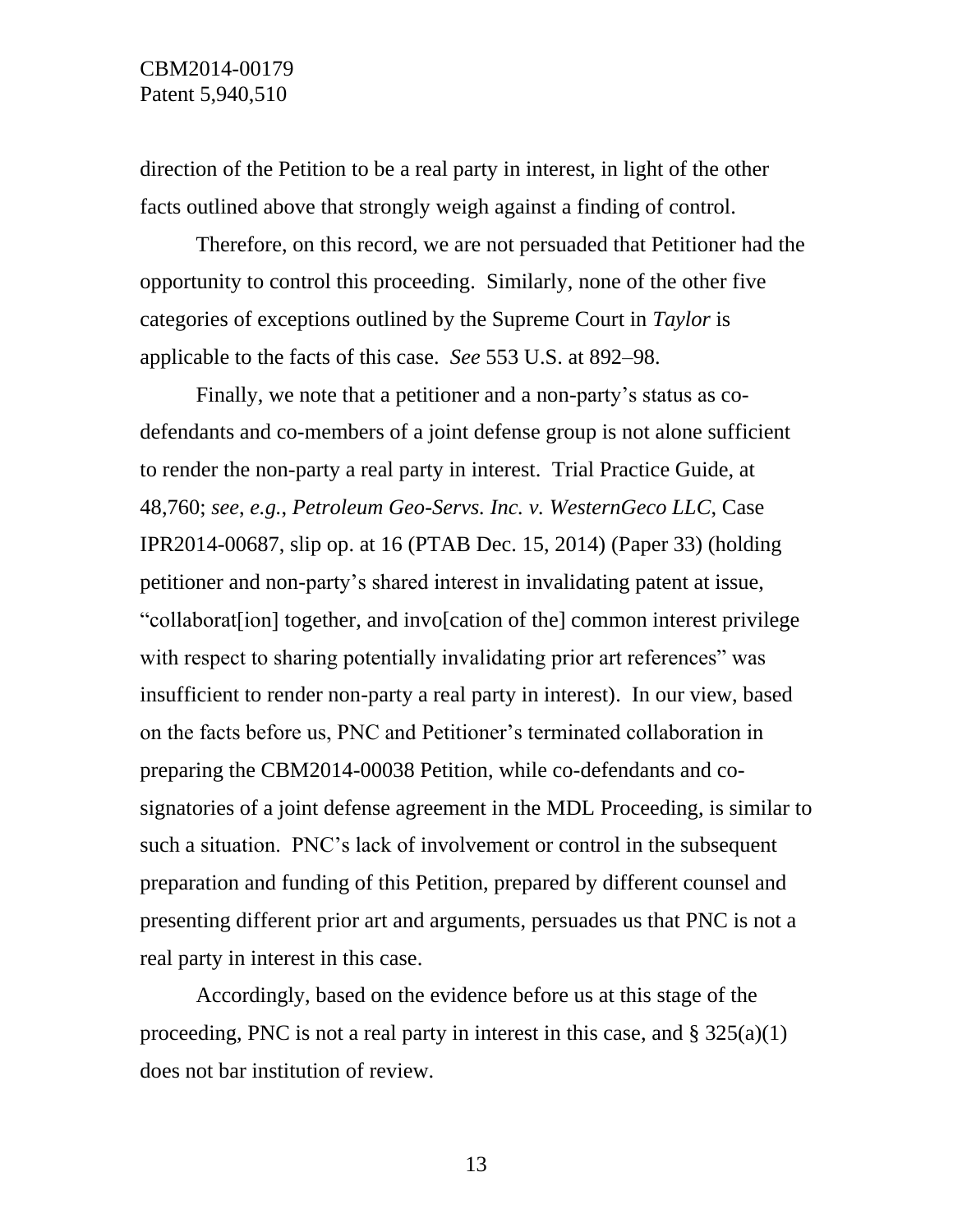#### B. SECTION 325(D) – DISCRETION TO DECLINE TO INSTITUTE

Patent Owner also urges us to exercise our discretion, under 35 U.S.C. § 325(d), to decline to institute the Petition because the "same or substantially the same prior art or arguments" were presented in CBM2014- 00038 and the pending Reexamination Proceeding. Prelim. Resp. 27–30. Section 325(d) provides: "[i]n determining whether to institute or order a proceeding . . . , the Director may take into account whether, and reject the petition or request because, the same or substantially the same prior art or arguments previously were presented to the Office." 35 U.S.C. § 325(d).

For reasons that follow, we determine that the Reexamination Proceeding does not present the "same or substantially the same prior art or arguments" as this Petition and therefore, does not meet the requirement for exercise of discretion under § 325(d). The Reexamination Proceeding was requested, and granted, on the ground that U.S. Patent No. 5,982,891 ("Ginter") anticipates under  $35 \text{ U.S.C.}$   $\S$  102 certain claims of the '510 patent. *See* Control No. 90/013,063, Office Action (June 3, 2014), at 2, 12. Ginter is not before us in this proceeding. Instead, the Petition relies on entirely distinct prior art references, Cremin, Hawkes, and Rivest. In addition, in contrast to the anticipation ground presented in the Reexamination Proceeding, the Petition asserts unpatentability based on obviousness and patent-ineligible subject matter. Therefore, we are not persuaded there is any overlap between the prior art and arguments presented in the Reexamination Proceeding and this proceeding. Filing notices of this Petition and the CBM2014-00038 Petition in the Reexamination Proceeding, along with copies of the relevant prior art, does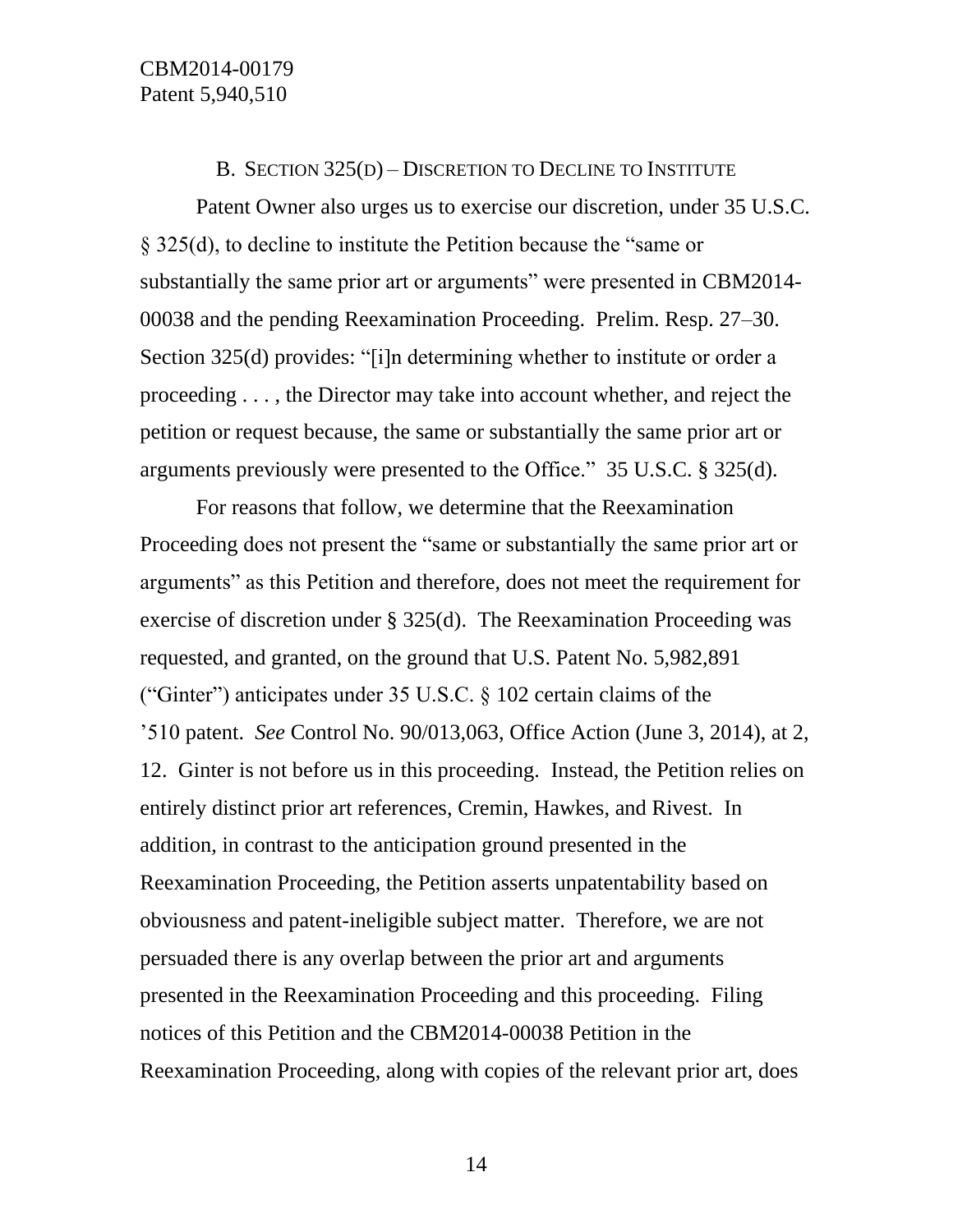not make the arguments and art raised in these proceedings part of the Reexamination Proceeding, as Patent Owner seems to suggest. *See* Control No. 90/013,063, Information Disclosure Statement (filed Sept. 30, 2014); Control No. 90/013,063, Notice of Prior & Concurrent Proceedings Under 37 C.F.R. § 1.565(a) (filed Sept. 30, 2014).

Moreover, we need not address whether the earlier CBM2014-00038 Petition involved the same or substantially the same prior art or arguments as this Petition. Even if this requirement of § 325(d) were met, we would not exercise our discretion to deny the Petition, given that the Board did not reach the merits of the unpatentability arguments in CBM2014-00038. *See* CBM2014-00038 Dec. Inst.

Relatedly, Patent Owner repeatedly asks that we "disregard[]" "all arguments not found in" the previous CBM2014-00038 Petition, asserting that these arguments are "[w]aived" and unfairly bolster the Petition. Prelim. Resp. 30–31; *see e.g.*, *id.* at 32–34, 37–38. Petitioner has not waived arguments absent from the previous petition it filed with PNC, the merits of which were never addressed by the Board. We consider and address all the arguments presented in the Petition presently before us.

## C. PETITIONER'S STANDING

To have standing, Petitioner must show that: (1) "the patent for which review is sought is a covered business method patent," and (2) Petitioner "meets the eligibility requirements of  $\frac{1}{2}$  42.302." 37 C.F.R.  $\frac{1}{2}$  42.304(a).

## 1. *Requirements of 37 C.F.R. § 42.302*

Petitioner satisfies both requirements of 37 C.F.R. § 42.302. First, as explained above in Section I.A, Petitioner represents in the Petition that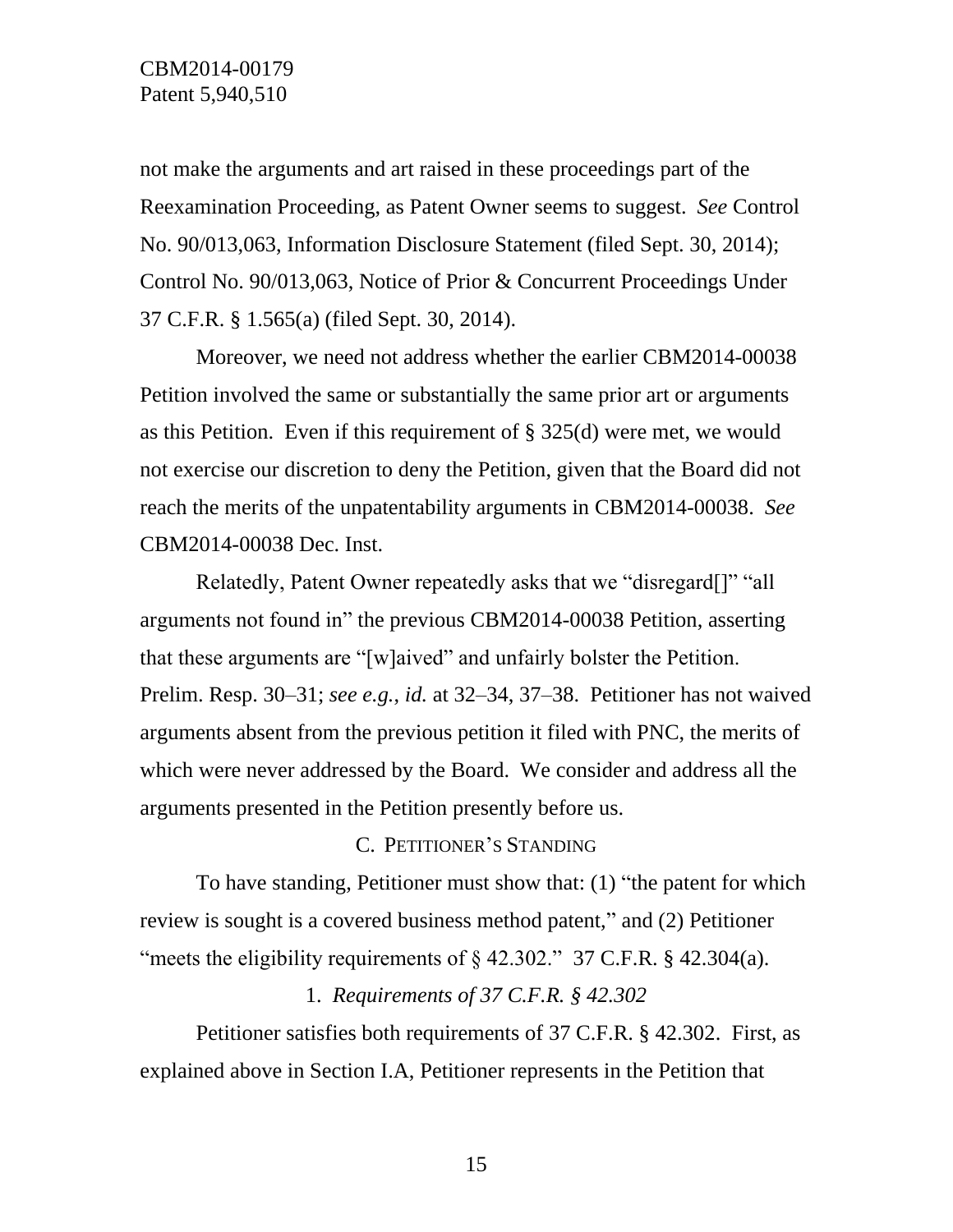Patent Owner has asserted the '510 patent against Petitioner in the District Court Case. *See* Pet. 4; Paper 6, at 2. Thus, Petitioner "has been sued for infringement" of the '510 patent. Leahy-Smith American Invents Act ("AIA"), Pub. L. No. 112-29, § 18(a)(1)(B), 125 Stat. 284, 330 (2011); 37 C.F.R. § 42.302. Second, we agree with Petitioner's representation, which is not contested by Patent Owner, that Petitioner is not estopped from pursuing CBM review under 35 U.S.C. § 325(e)(1) because Petitioner's previous challenge to the '510 patent in CBM2014-00038 did not result in a final written decision. 37 C.F.R. § 42.302(b); Pet. 8–9.

## 2. *Covered Business Method Patent*

A "covered business method patent," as defined in the AIA, is "a patent that claims a method or corresponding apparatus for performing data processing or other operations used in the practice, administration, or management of a financial product or service, except that the term does not include patents for technological inventions." AIA, § 18(d)(1); *accord* 37 C.F.R. § 42.301(a). In determining whether a patent is eligible for CBM review, the focus is on the claims. *See* 37 C.F.R. § 42.301; Transitional Program for Covered Business Method Patents—Definitions of Covered Business Method Patent and Technological Invention; Final Rule, 77 Fed. Reg. 48,734, 48,736 (Aug. 14, 2012) ("CBM Final Rules"). One claim directed to a covered business method is sufficient to render the patent eligible for review. *Id*.

## a. *Financial Product or Service*

The legislative history of the AIA indicates that "'financial product or service' should be interpreted broadly." CBM Final Rules, at 48,735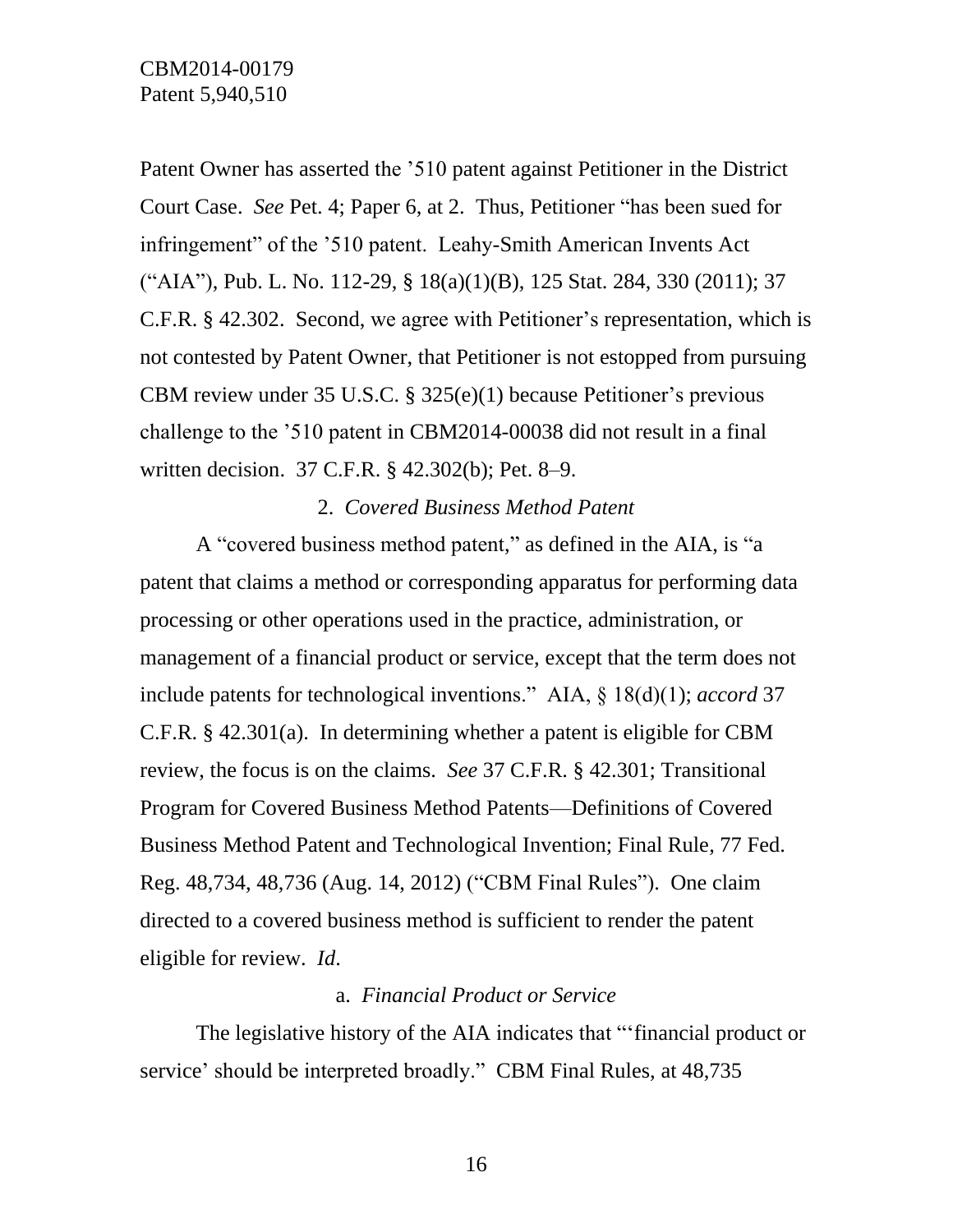(response to comment 1). Specifically, the legislative history "explains that the definition of covered business method patent was drafted to encompass patents 'claiming activities that are financial in nature, incidental to a financial activity or complementary to a financial activity.'" *Id.* (quoting 157 Cong. Rec. S5432 (daily ed. Sept. 8, 2011) (statement of Sen. Schumer)).

Petitioner argues that claim 2 of the '510 patent is directed to a financial product or service, as confirmed by the specification of the '510 patent as well as the litigation behavior of Patent Owner. *See* Pet. 12– 16. Patent Owner does not dispute claim 2 is directed to a financial product or service. *See* Prelim. Resp. 34–38. Instead, Patent Owner contends that the '510 patent claims challenged in CBM2014-00038 are not directed to a financial product or service, and we should not consider claim 2 because CBM2014-00038 did not challenge claim 2 or rely on claim 2 for standing. *Id.* at 35–38. As explained above, we consider and address all arguments Petitioner makes in this Petition. *See supra* Section II.B.

Claim 2 depends from claim 1, which recites a "system for communicating data securely" in which a "portable module reader . . . can be placed in communication with [a] first portable module" and "can be connected to a plurality of other devices." Ex. 1001, 24:16–19. In claim 2, the "plurality of other devices includes at least one of a *credit card reader, a cash machine, an automatic teller machine*, and a phone line." *Id.* at 24:37– 40 (emphasis added). Based on the language of the claim, the recited system is, at a minimum, incidental or complementary to financial activities and services performed by credit card readers, cash machines, and automatic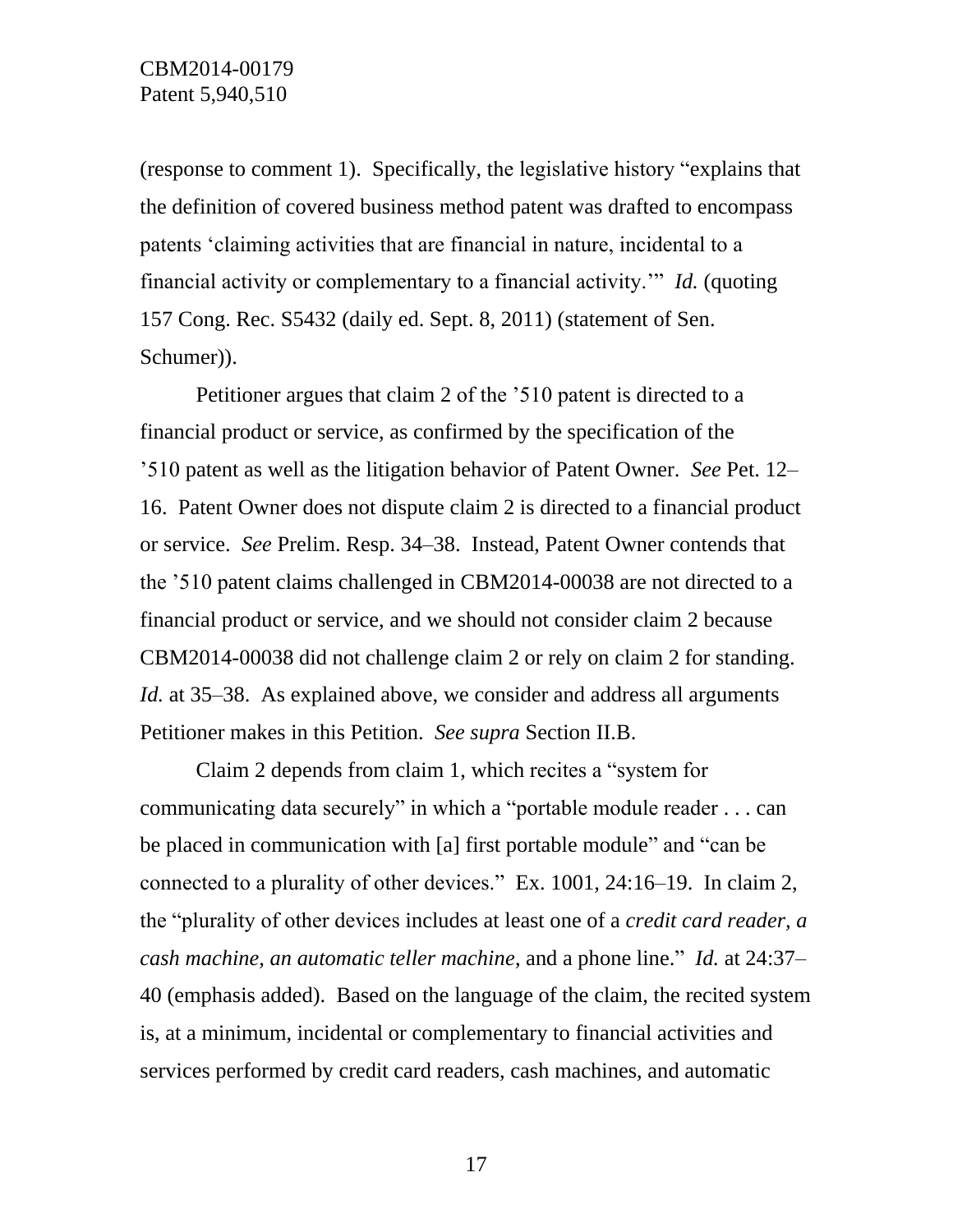teller machines ("ATMs"), such as electronic payments and debits, or cash transfers and withdrawals. *See David W. Gillman v. Stoneeagle Servs., Inc.*, Case CBM2013-00047, slip op. at 7–8 (PTAB Feb. 18, 2014) (Paper 11) (holding that processing payment is an "inherently financial activit[y]"); *Apple Inc. v. Sightsound Techs., LLC*, Case CBM2013-00020, slip op. at 11– 12 (PTAB Oct. 8, 2013) (Paper 14) ("The electronic transfer of money is a financial activity, and allowing such a transfer amounts to providing a financial service.").

The specification confirms that claim 2 involves financial activities. The specification states that a consumer can fill the portable module with a "cash equivalent" (Ex. 1001, at [57], 1:59), "electronic money" (*id.* at 1:67), or a "currency equivalent" (*id.* at 2:36). For example, a consumer can "take cash out of an ATM," or "add-money station," and "put the cash value into the portable module." *Id.* at 1:65–2:5, 8:34–37. The consumer then can use the monetary value stored on the portable module "when buying products or services in the market place" (*id.* at 1:60–63; *see id.* at 1:64–2:5), for example, "to pay for a train fare" (*id.* at 7:13–35, 8:30–37). In such transactions, the "credit card reader" can be used "to read a user's credit card and then, when authorized, either communicate . . . that units of exchange need to be added to the portable module or that units of exchange need to be extracted from the portable module to pay for a good, service, or credit card bill." *Id.* at 3:15–22. Accordingly, the specification provides further evidence that the system recited in claim 2 facilitates electronic financial activities and transactions, including transferring and withdrawing monetary value, and paying for goods and services.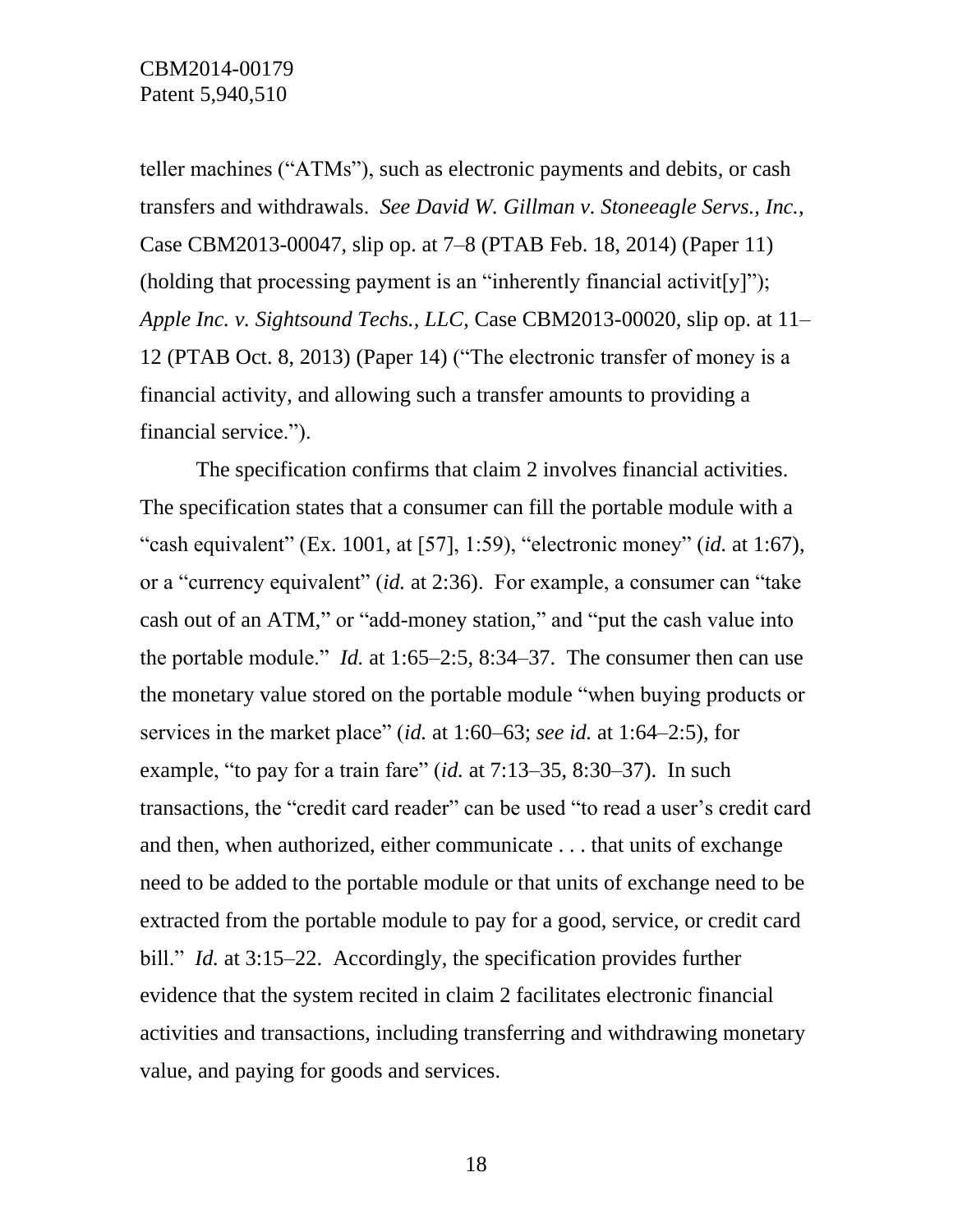Accordingly, on this record, we determine that the system recited in claim 2 is directed to an "apparatus for performing data processing or other operations used in the practice, administration, or management of a financial product or service." AIA, § 18(d)(1); 37 C.F.R. § 42.301(a); *see Regions Fin. Corp. v. Retirement Capital Access Mgmt. Co.*, Case CBM 2014-00012, slip op. at 7–8 (PTAB Mar. 25, 2014) (Paper 16) (holding relevant system claims met AIA definition of covered business method patent).

## b. *Technological Invention Exception*

The technological invention exception in the definition of a covered business method patent is not met by "[m]ere recitation of known technologies, such as computer hardware, . . . or specialized machines, such as an ATM or point of sale device," or "[c]ombining prior art structures to achieve the normal, expected, or predictable result of that combination." Trial Practice Guide, at 48,763–64. To determine whether a patent is for a technological invention, we consider "whether the claimed subject matter as a whole": (1) "recites a technological feature that is novel and unobvious over the prior art;" and (2) "solves a technical problem using a technical solution." 37 C.F.R. § 42.301(b); *see* CBM Final Rules, at 48,736. Both the first and second prong must be met for the technological invention exception to apply. *Agilysys, Inc. v. Ameranth, Inc.*, Case CBM2014-00014, slip op. at 11 (PTAB Mar. 26, 2014) (Paper 19); *see Google Inc. v. Inventor Holdings, LLC*, Case CBM2014-00002, slip op. at 10 (PTAB Apr. 1, 2014); 157 Cong. Rec. S1364 (daily ed. Sept. 8, 2011) (statement of Sen. Schumer).

Regarding the first prong—whether the subject matter as a whole recites a "technological feature that is novel and unobvious over the prior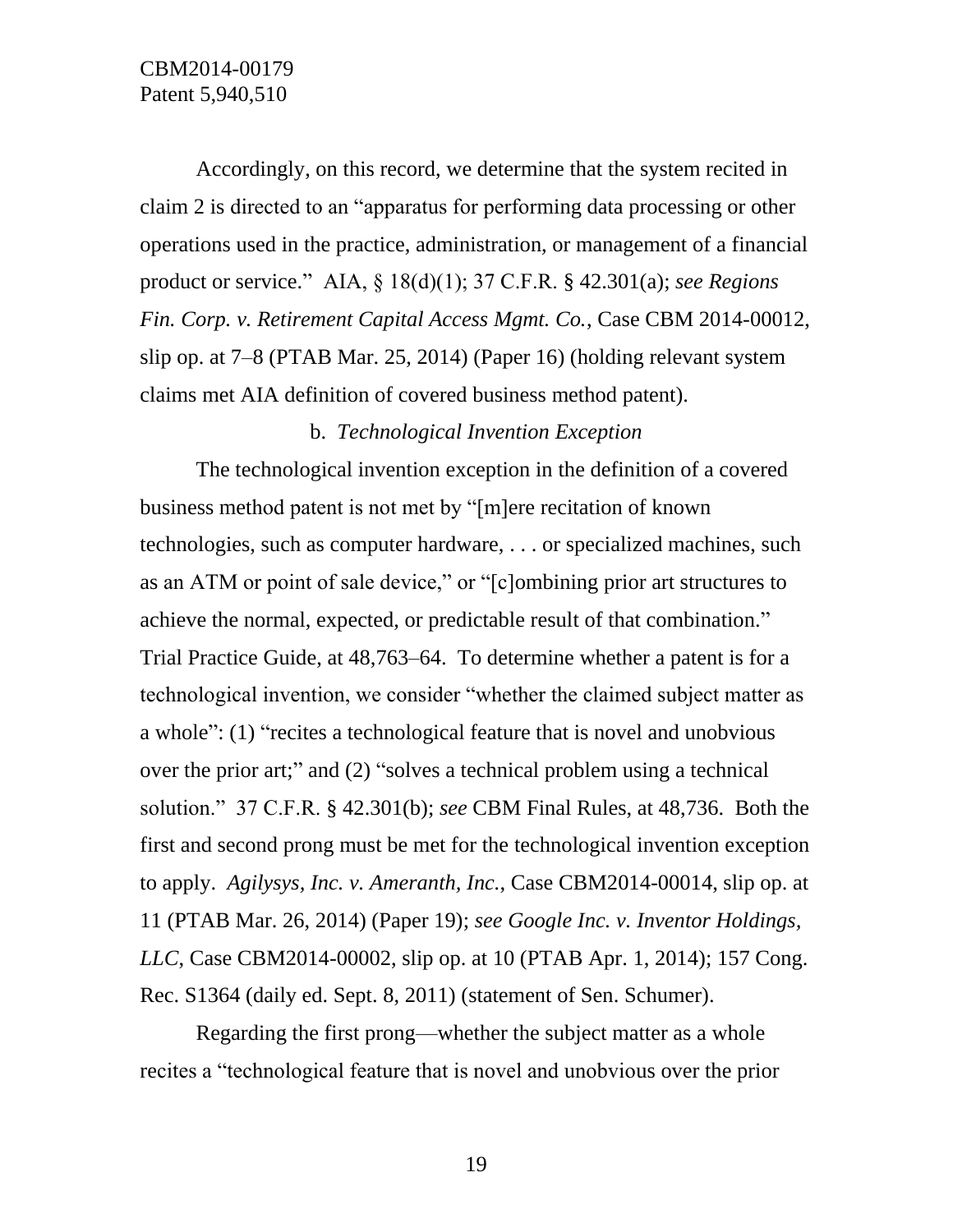art"—Petitioner contends that each of the technological features recited in the '510 patent claims was generic, common, and conventional in 1996, when the application that issued as the '510 patent was filed. Pet. 17–19. Petitioner further argues that the combination of these features merely achieves the normal, expected, and predictable result of the combination. *Id.* On this record, we agree.

The '510 patent claims, including claim 2, recite many technological features—nonvolatile memory, clock circuits, a counter, input/output circuits, memory circuits, a microcontroller core, a math coprocessor, an energy circuit, a credit card reader, a cash machine, an ATM, and a phone line. Petitioner proffers testimony from Mr. Bristow supporting its contention that each technological feature recited in the '510 patent claims was generic and common before 1996, and their combination yields predictable results. *See* Ex. 1017 ¶¶ 19, 30–34, 52–54. For example, Mr. Bristow, citing an article published in the New York Times in 1986, explains that math coprocessors were recognized in the field for effectiveness in encryption calculations. *Id.* ¶ 34.b (citing Ex. 1016).

In addition, the specification of the '510 patent refers to each technological feature briefly and generally by reference to its function, without any detail or particularity that would suggest, or that might be expected of, a disclosure of new technology, e.g., "counter 206 for keeping track of the number of transactions the module has performed," "timer [208] . . . to provide the ability to time stamp transactions." *See* Ex. 1001, 3:1–27, 3:39–5:62. For some of the features, the specification discusses using known structures or devices, and certain versions of available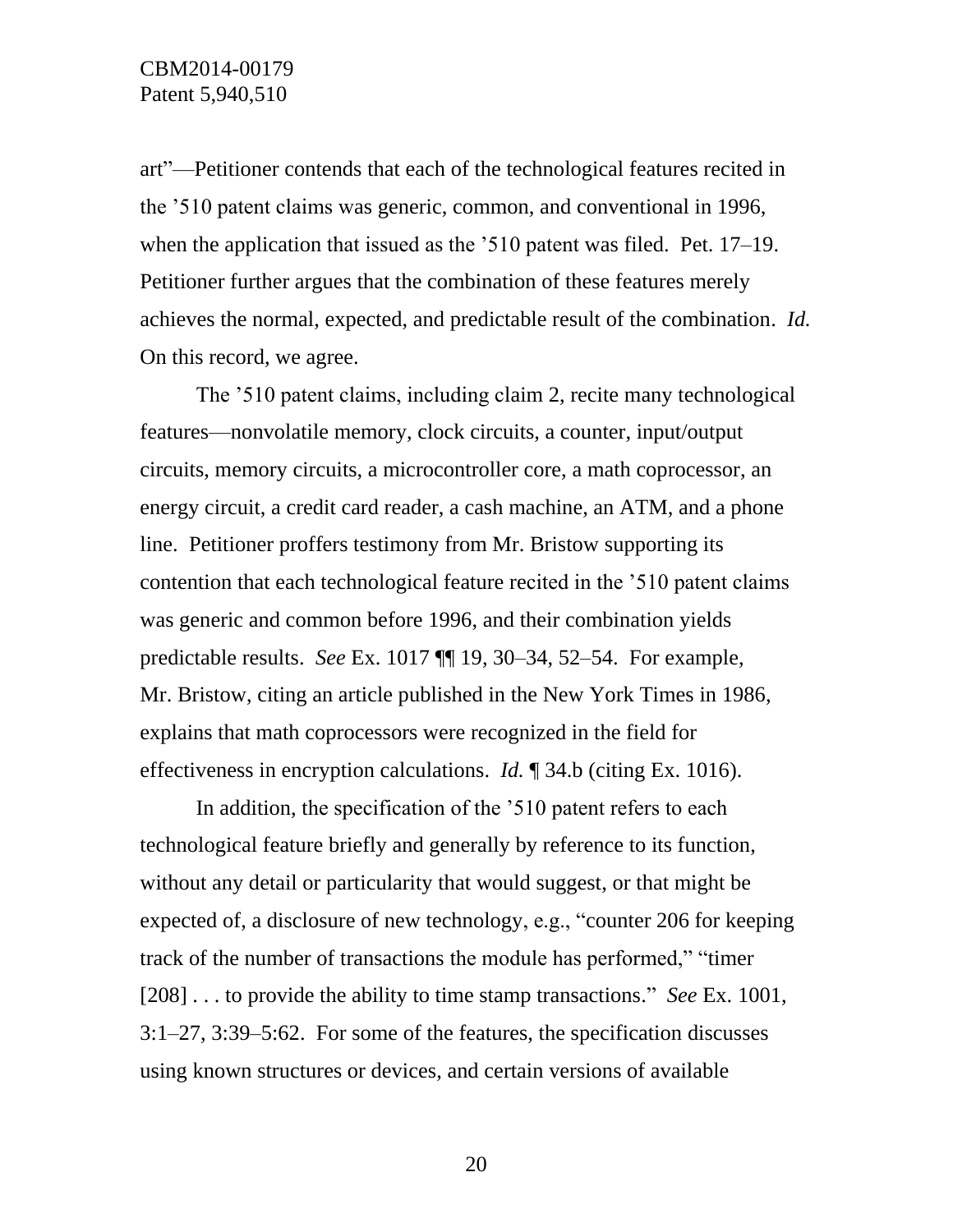products. *E.g.*, *id.* at 2:36–45, 4:56–58, 5:38–40. Thus, we are persuaded that the '510 patent claims, including claim 2, recite technological features that were known and conventional at the time of filing in 1996.

We are not persuaded by Patent Owner's arguments to the contrary. Patent Owner contends that the prosecution history of the '510 patent demonstrates the claims are directed to novel and nonobvious technological features, because the '510 patent issued after the applicants amended the claims and argued that "none of the art cited to date" included a "secure microcontroller having a dedicated math co-processor" and "combin[ed] a real time clock and a counter, along with a substantially unique electronically readable identification number." Prelim. Resp. 40, 46–52; Ex. 1017, 208. But neither the applicants' arguments for allowance, nor the allowance of the '510 patent, is "dispositive of the issue before us," which is "based on a different record than what was before the examiner." *Bloomberg Inc. v. Markets-Alert Pty Ltd.*, Case CBM2013-00005, slip op. at 7–8 (PTAB Mar. 29, 2013) (Paper 18).

In addition, Patent Owner points to a statement made in a hearing in the MDL Proceeding by counsel for PNC, which Patent Owner characterizes as being made on behalf of Petitioner and as representing that math coprocessors were new at the time of filing of the '510 patent in 1996. Prelim. Resp. 42–45.Specifically, counsel stated: "back in the 1990s math coprocessors were something that were new. It's now many, many years later and computers don't have math coprocessors anymore. So Maxim is going to have problems proving these things because these are old technologies in their patents." Ex. 2001, 44:5–9. We are not persuaded it is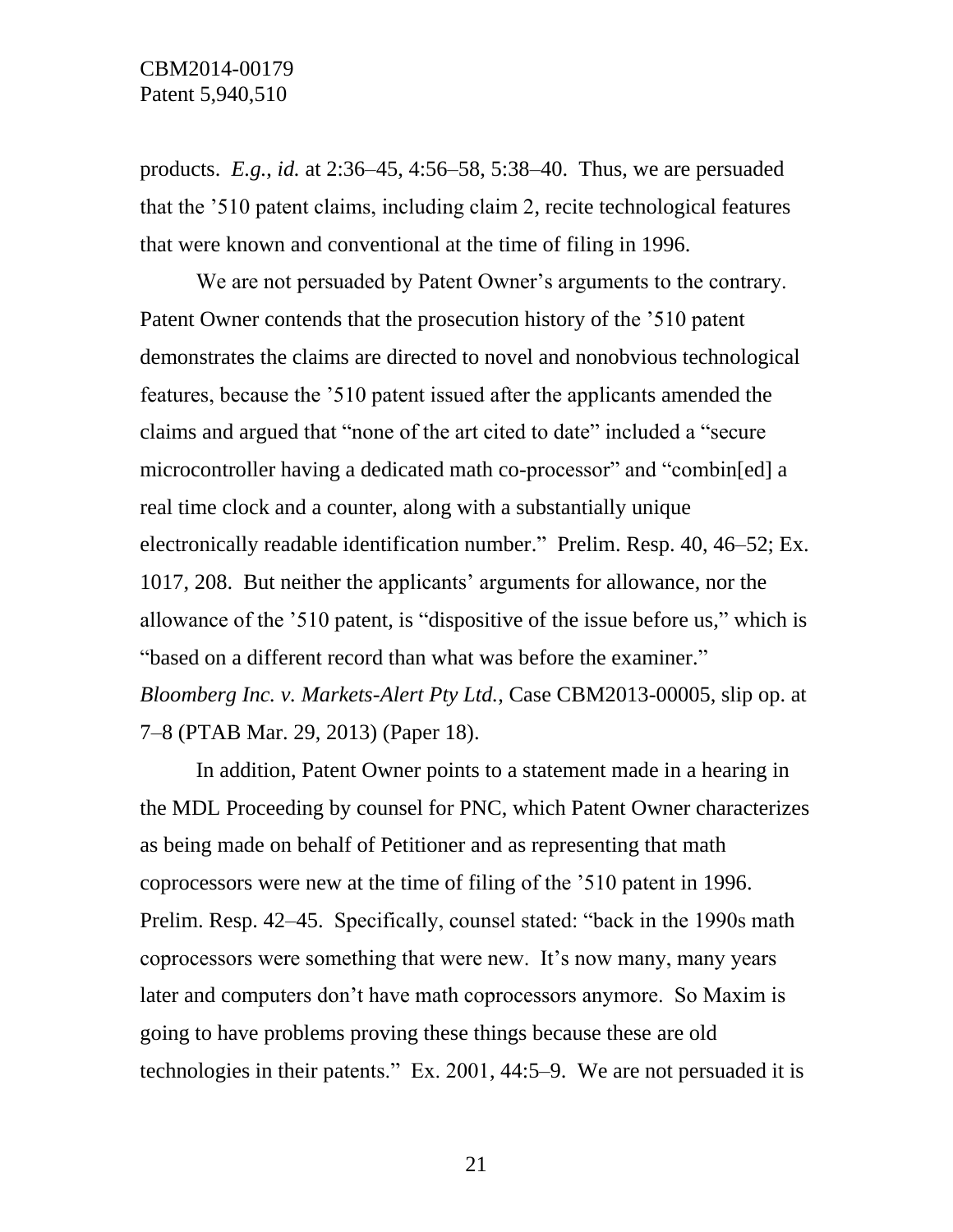reasonable to interpret this statement to represent or imply that math coprocessors were a point of novelty in the '510 patent claims in 1996, as Patent Owner proposes. Moreover, even if we agreed with Patent Owner's characterization of counsel's statement and that it was made on behalf of all defendants, we are not persuaded that representations made by counsel for PNC—not Petitioner—in the MDL Proceeding should be relevant to, or held against Petitioner in, this proceeding. *See id.* at 2:21–22 (listing relevant counsel as appearing on behalf of PNC); *id.* at 10:2–4, 41:15–16, 43:9–10, 44:15–17; Pet. 20–21.

Similarly, we are not persuaded by Patent Owner's argument that claim 2, which recites a "credit card reader," is analogous to an example of a technological invention provided in the Office Patent Trial Practice Guide— "[a] patent that claims *a novel and non-obvious* credit card reader for verifying the validity of a credit card transaction." Prelim. Resp. 56–59; Trial Practice Guide, at 48,764 (emphasis added). Merely reciting a "credit card reader" does not bring claim 2 in line with this example. Rather, the recited credit card reader, or another technological feature, must be "novel and non-obvious"—and based on the record before us, they are not.

Moreover, Patent Owner faults the Petition for being conclusory in addressing the claims as a whole, and in relying "solely" on Petitioner's asserted grounds of unpatentability. *See* Prelim. Resp. 41, 45–46, 48–51. We disagree. Petitioner's arguments on the issue are sufficiently detailed and provide supporting citations to the specification and Mr. Bristow's testimony. *See* Pet. 16–21. The Petition refers to the asserted grounds of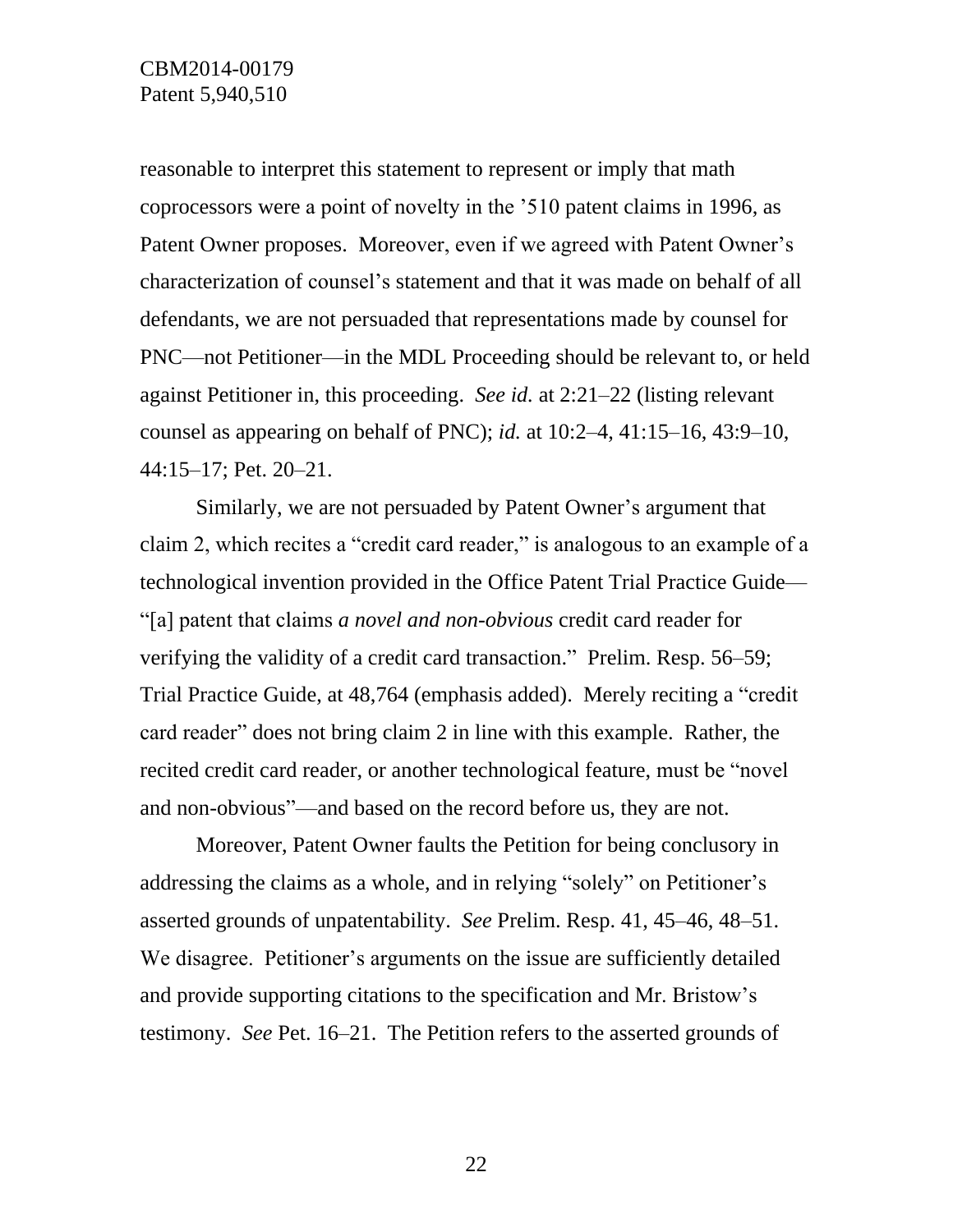unpatentability only as "further" evidence that the claims lack a novel and nonobvious technological feature. *Id.* at 18–19.

On the record before us, we are persuaded that combining the known technological features recited in the '510 patent claims to achieve only "secure data transfers" is insufficient to render the combination anything but the "normal, expected, or predictable result of that combination." Trial Practice Guide, at 48,764; Ex. 1001, 24:34–37. Accordingly, on this record, we are persuaded the '510 patent claims, particularly claim 2, are not directed to a novel and nonobvious technological feature.

Because we have determined that the '510 patent does not satisfy the first prong of the analysis for the technological invention exception, the '510 patent does not fall within this exception. Therefore, we need not reach the second prong of the analysis, namely whether the subject matter "solves a technical problem using a technical solution."

For the reasons given above, we determine that the '510 patent is eligible for review as a covered business method patent.

### D. CLAIM CONSTRUCTION

We turn to the meaning of the claims. The Board interprets claims using the "broadest reasonable construction in light of the specification of the patent in which [they] appear[]." 37 C.F.R. § 42.300(b); *see In re Cuozzo Speed Techs., LLC*, No. 2014-1301, 2015 WL 448667, at \*5–\*8 (Fed. Cir. Feb. 4, 2015). We presume a claim term carries its "ordinary and customary meaning," which is "the meaning that the term would have to a person of ordinary skill in the art in question" at the time of the invention. *In re Translogic Tech., Inc.*, 504 F.3d 1249, 1257 (Fed. Cir. 2007).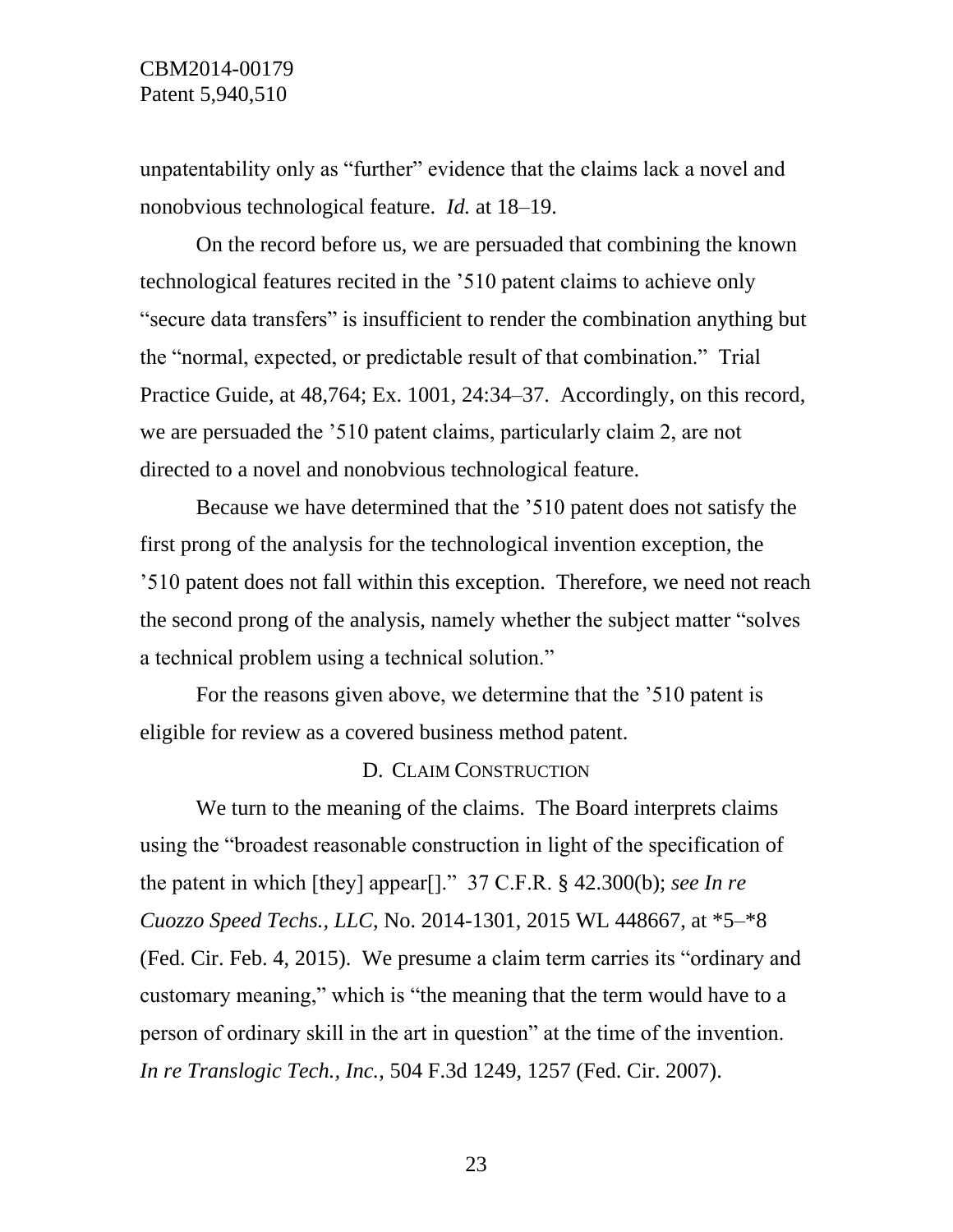Here, neither Petitioner nor Patent Owner has proposed any claim terms for construction. For purposes of deciding whether to institute review, however, we must address whether the "secure microcontroller based module . . . said secure microcontroller comprising," recited in claim 1, requires the recited components—"a microcontroller core," "a math coprocessor," "an energy circuit," "memory circuit[s]," and "a second real time clock circuit"—to be on a single chip. Ex. 1001, 24:19–33.

In analyzing the scope of the "secure microcontroller based module ... said secure microcontroller comprising," as recited in claim 1, we begin with the claims. The '510 patent claims provide no guidance as to whether the recited components of the "secure microcontroller" must be on a single chip. Some of the recited components are "in communication with" and "connected to" one another, *id.* at 24:19–33, but such communications and connections are possible on the same chip or multiple chips.

The term "secure microcontroller based module" does not appear outside the claims. In the written description, the terms "micro controller" and "microprocessor" appear to be used interchangeably, and are represented by the same reference numeral, 12. *See id.* at 4:24–33, 4:55–57, 5:36–57, Fig. 3; 37 C.F.R. § 1.74, 1.84(p)(4) ("[T]he same reference character must never be used to designate different parts."). Based on our review of the specification, we understand the recited "secure microcontroller based module" to correspond with secure microprocessor based device 108 in the written description, and illustrated in Figure 3. *See*  Ex. 1001, 2:25–26, 4:24–33, Figs. 1, 3.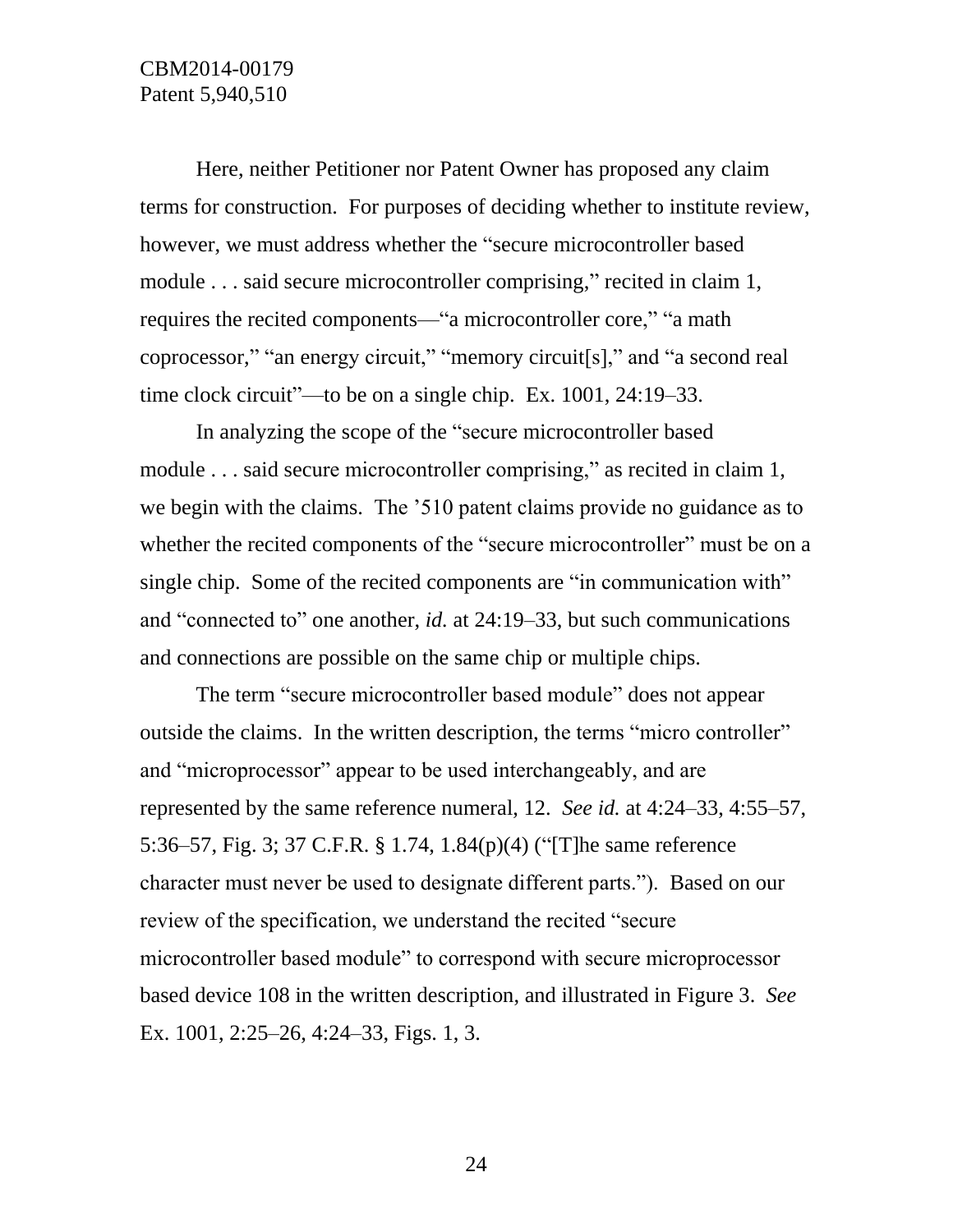The specification, referring to Figure 3, explains that secure microprocessor based device 108, in a preferred embodiment, "comprises a microprocessor 12, a real time clock 14, control circuitry 16, a math coprocessor 18, memory circuitry 20, input/output circuitry 26, and an energy circuit 34." Ex. 1001, 4:24–33. The specification also states "[t]he secure device circuitry can be a single integrated circuit. It is understood that *secure device 108 could also be* a monolithic or *multiple circuits combined together*." *Id.* at 4:24–29 (emphases added). Thus, the specification discloses that secure device 108 encompasses the relevant components on either a single integrated circuit, i.e., chip, or multiple chips.

In addition, in discussing "preferred secure module 108," the specification, again referring to Figure 3, explains that "micro controller 12, clock 14, memory 20, buffers 28, 30, one-wire front-end 32, modular exponentiation accelerator 18, and control circuitry 16 are *preferably integrated on a single silicon chip*." *Id.* at 5:36–54 (emphasis added). The specification continues "[o]ne of ordinary skill will understand that there are many comparable variations of the module design." *Id.* at 5:58–60. Thus, including all of the components of the recited "secure microcontroller" on a single chip is a preferred embodiment.

"[I]t is improper to read limitations from a preferred embodiment described in the specification—even if it is the only embodiment—into the claims absent a clear indication in the intrinsic record that the patentee intended the claims to be so limited." *Enzo Biochem, Inc. v. Applera Corp.*, 599 F.3d 1325, 1342 (Fed. Cir. 2010); *see Braintree Labs., Inc. v. Novel Labs., Inc.*, 749 F.3d 1349, 1354 (Fed. Cir. 2014). Here, the references to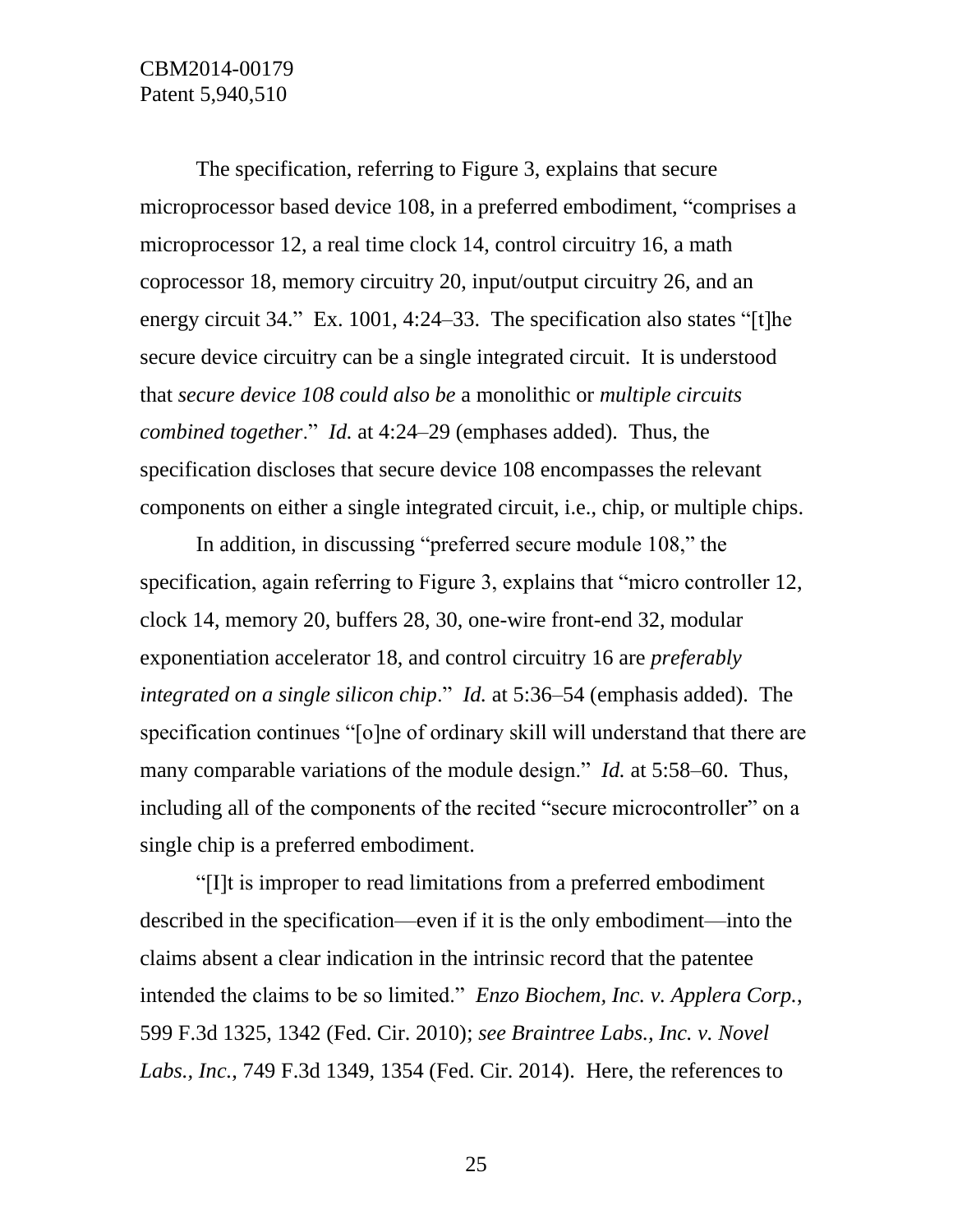the components of secure module 108 being integrated on a single chip are only with respect to a preferred embodiment. Contrary to any clear indication that the patentee intended the recited "secure microcontroller based device" to be so limited, the specification explicitly discloses other embodiments in which the components of secure module 108 are on "multiple circuits combined together." Ex. 1001, 4:24–29.

Accordingly, we determine that, under the broadest reasonable interpretation, "secure microcontroller based module . . . said microcontroller comprising" encompasses the recited components on either a single chip or multiple chips.

### E. ASSERTED GROUNDS UNDER § 103

### 1. *Obviousness over Cremin and Hawkes (Claims 1–3)*

Petitioner argues claims 1–3 of the '510 patent would have been obvious under 35 U.S.C. § 103 over Cremin and Hawkes. Pet. 32–63. Patent Owner elected not to address the merits of Petitioner's obviousness assertions at this stage of the proceeding. Prelim Resp. 61–62, 77.

## a. *Cremin*

Cremin discloses "portable devices," or cards, that securely store data, and transfer such data through an associated coupling terminal. Ex. 1003, [57], 1:13–15, 2:10–13, 5:12–6:12. Cremin explains that the disclosed cards are intended to be secure, including by providing for encryption of stored data and by protecting against "fraudulent transfer of data [caused] by replaying a transaction an unlimited number of times." *Id.* at 1:16–2:33.

We are persuaded, on this record, that Cremin teaches or suggests all of the limitations of claims 1–3, with the exception of "a counter for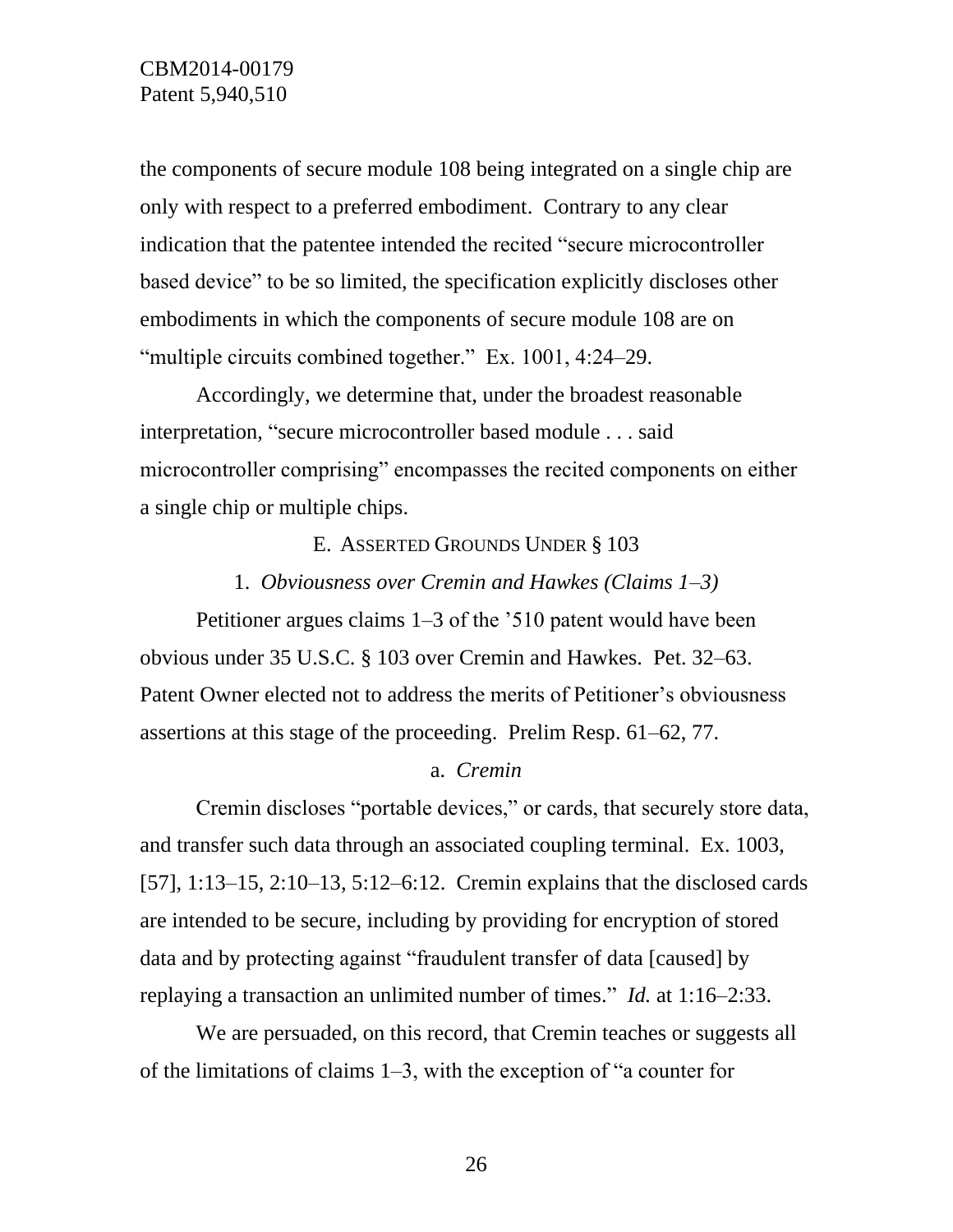l

counting a transaction count."<sup>1</sup> In particular, Cremin discusses an embodiment of a "funds transfer system," in which a consumer holds a "consumer card" ("first portable module"), into which wages or other funds may be transferred, and from which funds may be transferred for purchases. *Id.* at 5:12–26. A trader holds a "trader card" ("secure microcontroller based module"). *Id.* at 5:22–6:4; *see id.* at 10:2–3, 12:1–16. The consumer card and trader card are placed in slots of coupling terminal 2 ("portable module reader"), which can be connected through a telephone line to a bank computer (claim 2). *Id*. at 1:10–14, 6:1–9, 9:16–10:3, 10:21–34, 12:1–16, Fig. 5. The consumer card then securely transfers funds to the trader card through the coupling terminal ("said combination . . . performing secure data transfers"). *Id.* at 2:10–31, 6:5–9, 12:1–13:28.

The consumer card ("first portable module") contains: (1) a serial number that can be transferred to the trader card ("identification number" limitation); (2) battery-powered RAM memory 7 that stores encrypted data ("nonvolatile memory" limitation; claim 3); and (3) micro-computer 10, including clock generator 15, which "date and time stamps each transaction" ("first real time clock circuit" limitation), and which also includes I/O driver 16 ("input/output circuit" limitation) and central processing unit 12 that is linked or connected to clock generator 15, memory 7, and I/O driver 16 ("memory control circuit" limitation). *Id.* at [57], 3:25–26, 4:17– 18; 6:18–7:28, 8:9–14; 12:27–31, 13:14–21, Fig. 2; Ex. 1017 ¶ 30.a.

<sup>1</sup> Petitioner also argues that Hawkes discloses many of these limitations, as well as the additional limitations of claims 5 and 6. *See* Pet. 46-70. We need not address these alternative arguments at this stage of the proceeding.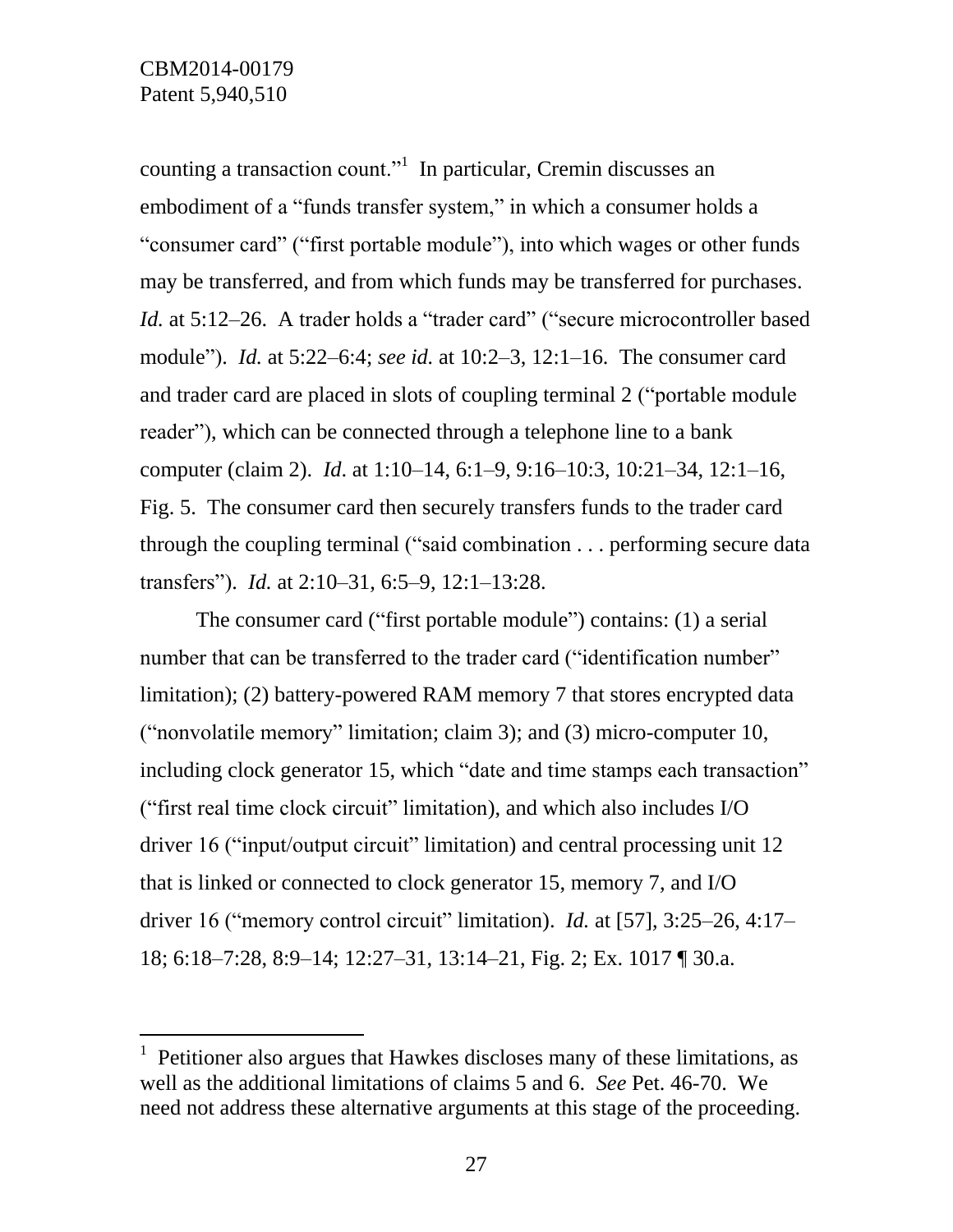# CBM2014-00179 Patent 5,940,510

The trader card ("secure microcontroller based module"), which is "substantially similar" to the consumer card, contains: (1) microcomputer 10, including central processing unit 12 ("microcontroller core" limitation) and other components linked or connected to central processing unit 12, such as clock generator 15 ("second real time clock circuit" limitation), ROM 11, and RAM 14 ("memory circuit connected to" limitation); (2) security chip 20, linked to micro-computer 10, which performs encryption and decryption calculations ("math coprocessor" limitation); (3) battery 37, which is rechargeable and powers the card ("energy circuit" limitation); and (4) memory 7 linked to central processing unit 12 ("memory circuit in communication with" limitation). *Id.* at [57], 3:25–26, 6:2–4, 7:7–16, 7:22–31, 8:3–16, 9:1–2, 11:13–17.

### b. *Hawkes*

Hawkes provides an overview of the history and development of smart cards, tags, and tokens. Ex. 1004, v–xi, 3–4. Chapter 8 of Hawkes describes a smart card using techniques for security against passive and active attacks on data. *Id.* at 136–37.

We are persuaded, on the record before us, that Hawkes teaches or suggests "a counter for counting a transaction count," as recited in claim 1. In particular, chapter 8 of Hawkes explains that to prevent an attack in which a message is reused, "all messages should carry a sequence number of some form." *Id.* at 153. Where messages are being passed between only two entities (one source and one destination), the destination, by checking the sequence number, can confirm that the sequence is increasing (i.e., no messages are reused) and the sequence is complete (i.e., no messages are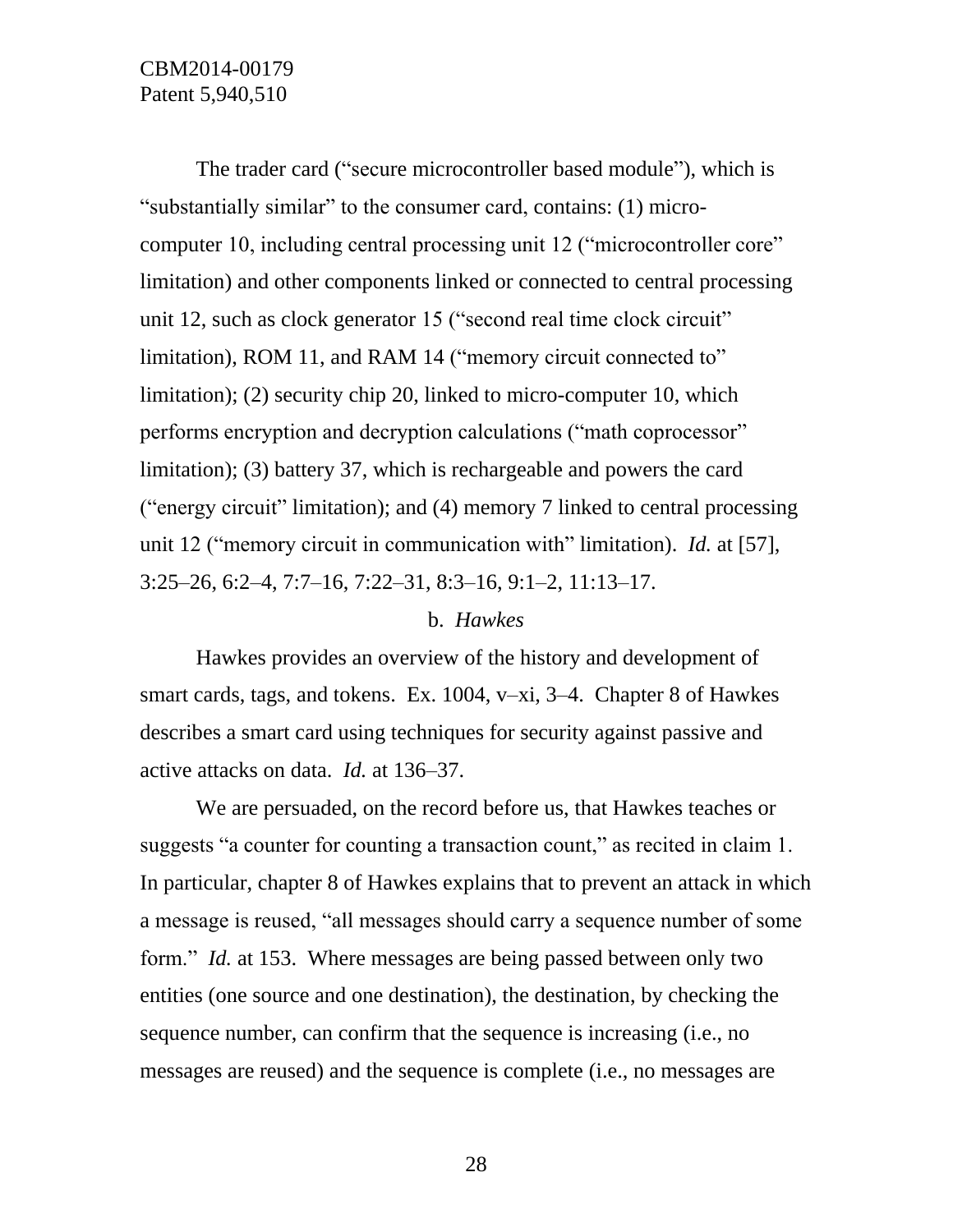deleted). *See id.* Where a source is sending messages to more than one destination, however, the destination can confirm that the sequence is increasing (i.e., no messages are reused) but cannot confirm the sequence is complete (i.e., no messages are deleted). *Id.* 

## c. *Combination of Cremin and Hawkes*

In addition, on the present record, we are persuaded that one of ordinary skill would have been motivated to combine Hawkes' teaching or suggestion of a "counter for counting a transaction count" with the system disclosed in Cremin, and would have had a reasonable expectation of success in doing so. *See* Pet. 44; Ex. 1017 ¶ 52. As Mr. Bristow testifies, a motivation for this combination would have been increased security, particularly against improper reuse of messages, a stated concern of both references. Ex. 1017 ¶ 52; Ex. 1003, 2:1–15, 3:25–29, 14:28–15:1; Ex. 1004, 153. In addition, at this stage of the proceeding, we credit the testimony of Mr. Bristow that Cremin's date and time stamp and the counter taught or suggested in Hawkes are complementary means to prevent reuse of messages, and one of ordinary skill readily would be able to implement them together using generic computer components. Ex. 1017 ¶ 52.

Accordingly, based on our review of the record before us, we determine Petitioner has demonstrated that it is more likely than not claims 1–3 would have been obvious over Cremin and Hawkes.

2. *Obviousness over Cremin, Hawkes, and Rivest (Claims 5 and 6)*

Petitioner argues claims 5 and 6 of the '510 patent would have been obvious under 35 U.S.C. § 103 over Cremin, Hawkes, and Rivest. Pet. 32– 70. As with the asserted ground relying on Cremin and Hawkes addressed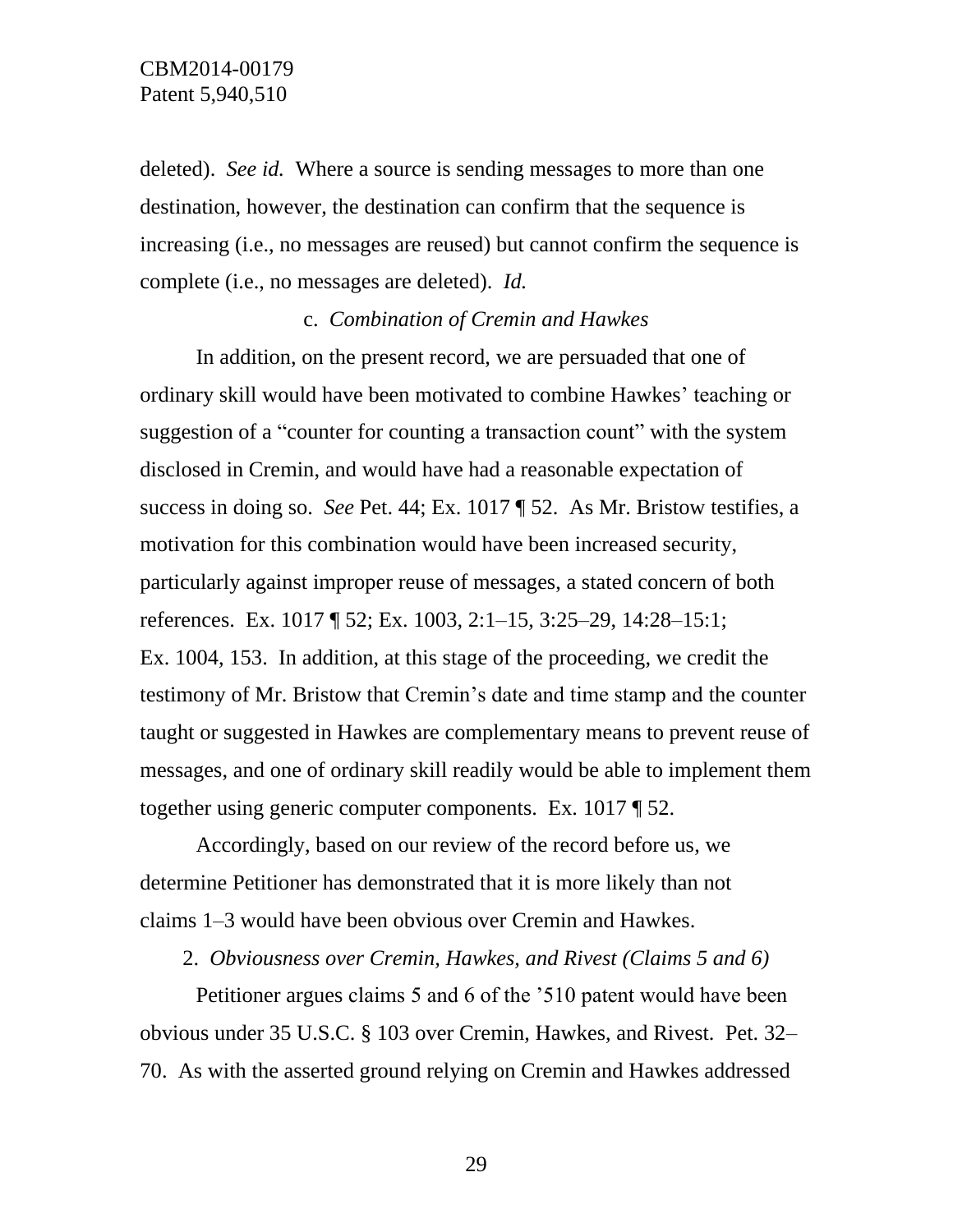$\overline{a}$ 

above, Patent Owner did not contest the merits of Petitioner's assertions in the Preliminary Response. Prelim Resp. 61–62, 77.

## a. *Rivest*

Rivest discloses a novel public key encryption method, which became known as RSA encryption, after the authors, Rivest, Shamir, and Adleman. Ex. 1005, 121; *see* Ex. 1004, xiv (listing acronym RSA). In contrast to classical encryption methods in which all keys must remain private, Rivest's method allows for each user to have a public encryption key, along with a private decryption key. Ex. 1005, 121–22. Rivest details a mathematical algorithm for generating a private and public key pair, beginning with the selection of two large, random prime numbers *p* and *q*. *Id.* at 122–24.

b. *Combination of Cremin, Hawkes, and Rivest*

In claims 5 and 6, each of which depend directly from claim 1, "said first module<sup>"2</sup> and "said secure microcontroller," respectively, "can create random public/private key sets for encryption purposes." Ex. 1001, 24:48– 53. We are persuaded that the combination of Cremin and Rivest teaches the additional limitation of each of these claims. Specifically, Cremin states that security chip 20 in the disclosed card "encodes and decodes data being transferred to and from the card 1 by a public key and secret key encr[y]ption technique. Such technique is described in detail by Rivest." Ex. 1003, 7:28–8:2; *see id.* at 6:2–4. As explained above, Rivest details a mathematical algorithm for implementing public key-private key encryption. Accordingly, we are persuaded that Cremin and Rivest, together, teach that

<sup>&</sup>lt;sup>2</sup> For purposes of this decision, we treat the recited "said first module" in claim 5 as referring to the "first portable module" in claim 1. *See* Pet. 63.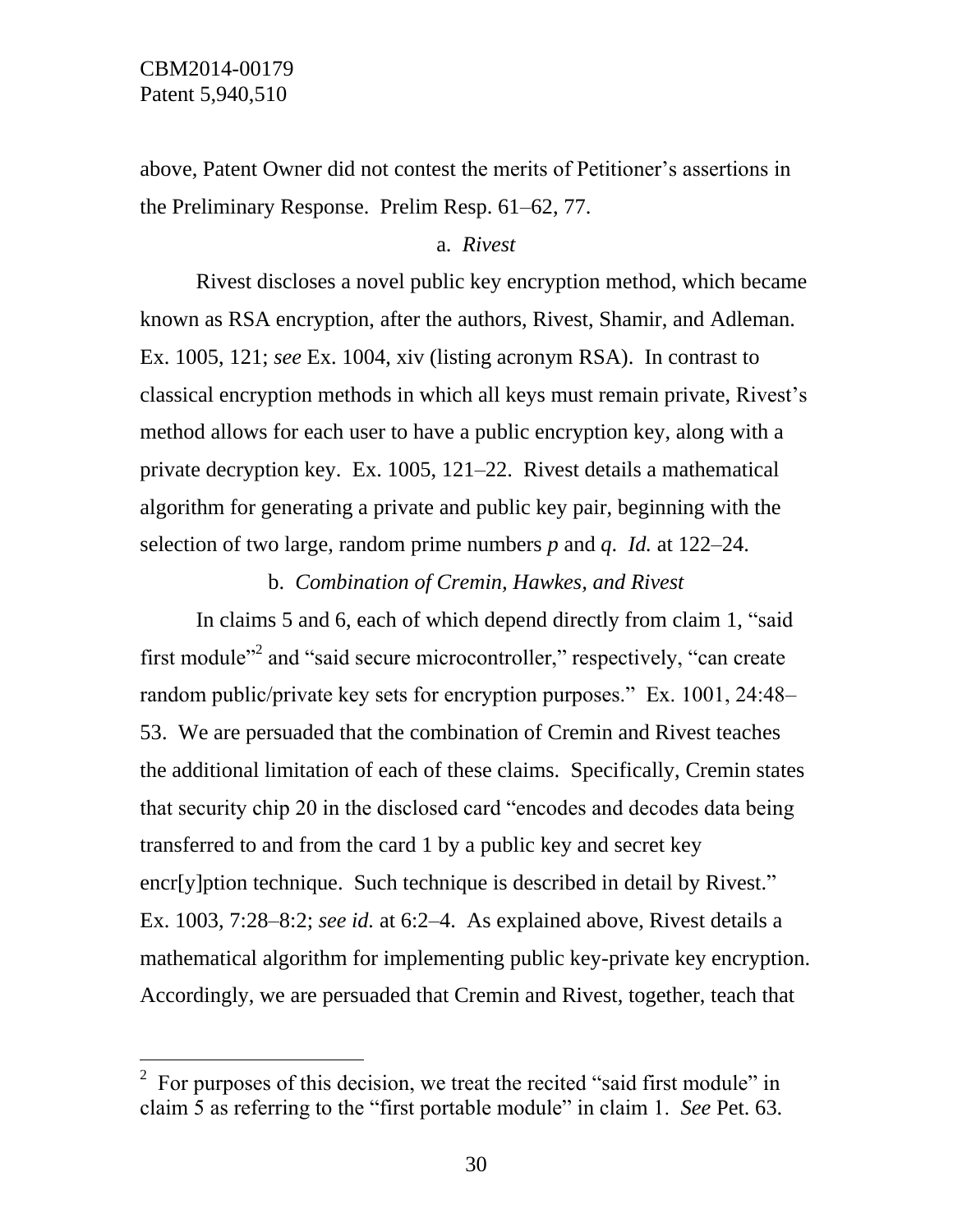Cremin's consumer card and trader card "can create random public, private key sets for encryption purposes," as recited in claims 5 and 6.

In addition, we are persuaded that one of ordinary skill would have been motivated to make this combination, with a reasonable expectation of success. *See* Pet. 64–65; Ex. 1017 ¶¶ 55–57. Cremin explicitly implements Rivest's encryption method on its disclosed card. *See* Ex. 1003, 7:28–8:2. Consistent with Cremin's and Rivest's goals of increased security (Ex. 1004, 2:10–20; Ex. 1005, 126), Mr. Bristow explains security benefits from generating private and public keys directly on the card, including that private keys never need to be communicated at the risk of interception. Ex. 1017 ¶¶ 55–57. Further, at this stage of the proceeding, we credit Mr. Bristow's testimony that one of ordinary skill could "implement software to generate RSA keys on . . . the processor/coprocessor configuration in Cremin," based on the disclosures of the two references. *Id.* ¶ 42; *see id.* ¶ 57.

For these reasons, in addition to our reasoning outlined above regarding independent claim 1, we determine Petitioner has demonstrated that it is more likely than not that claims 5 and 6 would have been obvious over Cremin, Hawkes, and Rivest.

F. ASSERTED GROUND UNDER § 101 (CLAIMS 1–3, 5, AND 6)

Petitioner argues claims 1–3, 5, and 6 of the '510 patent are unpatentable under 35 U.S.C. § 101 as directed to a patent-ineligible abstract idea. Pet. 70–79. Patent Owner contests this assertion. Prelim. Resp. 62–77.

Section 101 provides that "[w]hoever invents or discovers any new and useful process, machine, manufacture, or composition of matter, or any new and useful improvement thereof, may obtain a patent therefor, subject to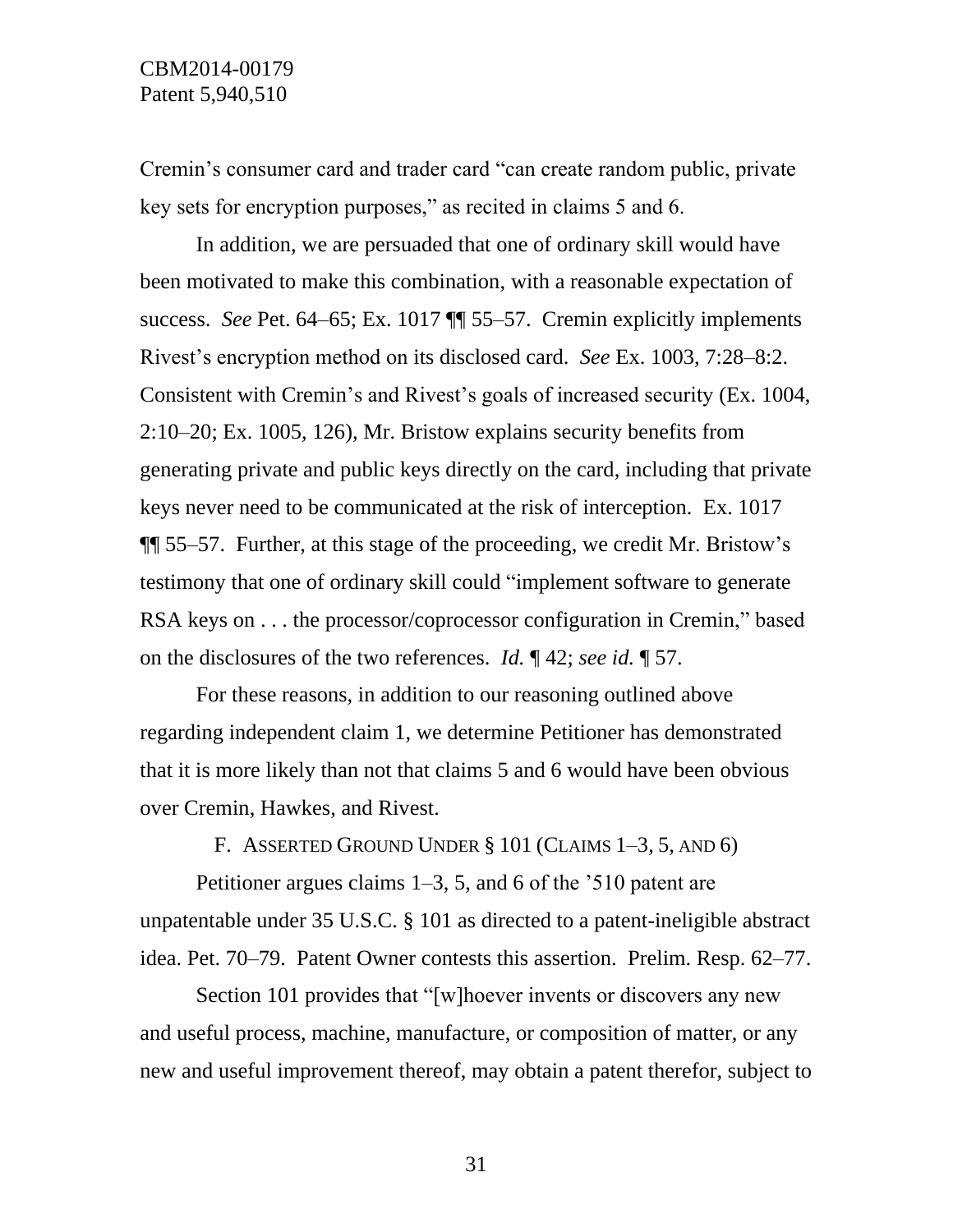the conditions and requirements of this title." "In choosing such expansive terms . . . modified by the comprehensive 'any,' Congress plainly contemplated that the patent laws would be given wide scope." *Bilski v. Kappos*, 561 U.S. 593, 601 (2010) (citations and quotations omitted).

There are, however, three limited, judicially created exceptions to the broad categories of patent-eligible subject matter in § 101: "[l]aws of nature, natural phenomena, and abstract ideas." *Mayo Collaborative Servs. v. Prometheus Labs., Inc.*, 132 S. Ct. 1289, 1293 (2012). The concern underlying these exceptions is "one of pre-emption." *Alice Corp. Pty. v. CLS Bank Int'l*, 134 S. Ct. 2347, 2354 (2014). Specifically, given that "[l]aws of nature, natural phenomena, and abstract ideas are the basic tools of scientific and technological work," "[m]onopolization of those tools through the grant of a patent might tend to impede innovation more than it would tend to promote it, thereby thwarting the primary object of the patent laws." *Id.* (quotations and citations omitted). Yet we must "tread carefully in construing" these exceptions, because "[a]t some level, all inventions . . . embody, use, reflect, rest upon, or apply laws of nature, natural phenomena, or abstract ideas." *Alice*, 134 S. Ct. at 2354 (quoting *Mayo*, 566 U.S. at 1293) (quotations omitted). Thus, "an invention is not rendered [patent-]ineligible . . . simply because it involves an abstract concept." *Id.*

The Supreme Court has established a two-step "framework for distinguishing patents that claim . . . abstract ideas from those that claim patent-eligible applications of" abstract ideas. *Id.* at 2355. The first step is to "determine whether the claims at issue are directed to" an abstract idea. *Id.* If the claims are directed to an abstract idea, the second step is to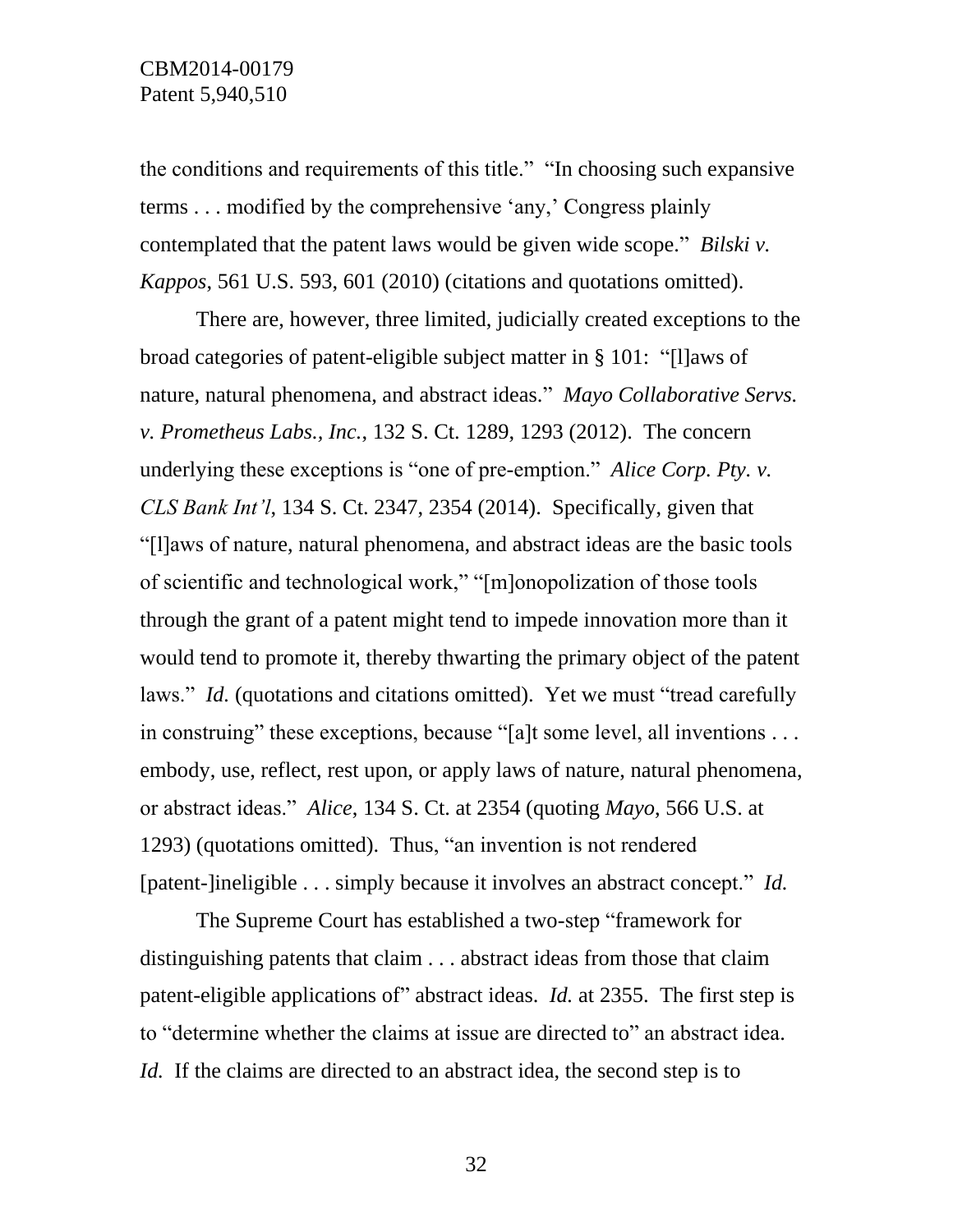consider the claim elements—"both individually and as an ordered combination"—to determine whether there are additional elements that "transform the nature of the claim into a patent-eligible application" of the abstract idea. *Id*. (citation and quotation omitted). In other words, the second step is to "search for an inventive concept, i.e., an element or combination of elements that is sufficient to ensure that the patent in practice amounts to significantly more than a patent upon the [abstract idea] itself." *Id.* (citation and quotation omitted).

Here, starting with the first step of the framework, Petitioner argues the challenged system claims are directed to the abstract idea of "secure data transfer" or "[c]ommunicating data securely." Pet. 71. According to Petitioner, "[t]he idea is to take arbitrary data, not restricted to any type of information or any content, and transfer that data between two entities in a way that is not susceptible to manipulation." *Id.* Further, Petitioner contends the claims merely recite "generic computer hardware" and do not "apply the idea of secure data transactions to a specific application or field to prevent pre-empting the entire principle of secure data transfer." *Id.* at 72– 73. These arguments do not persuade us that it is more likely than not that the challenged claims are directed to an abstract idea, as we explain below.

The Petition does not address sufficiently how or why the particular claims are directed to an abstract idea. *See* Prelim Resp. 65–66. In particular, Petitioner's arguments do not even reference the specific limitations of the challenged claims, with the exception of the preamble ("[a] system for communicating data securely") and the phrase "performing secure data transfers" in claim 1. Pet. 72–73. For example, the recited "first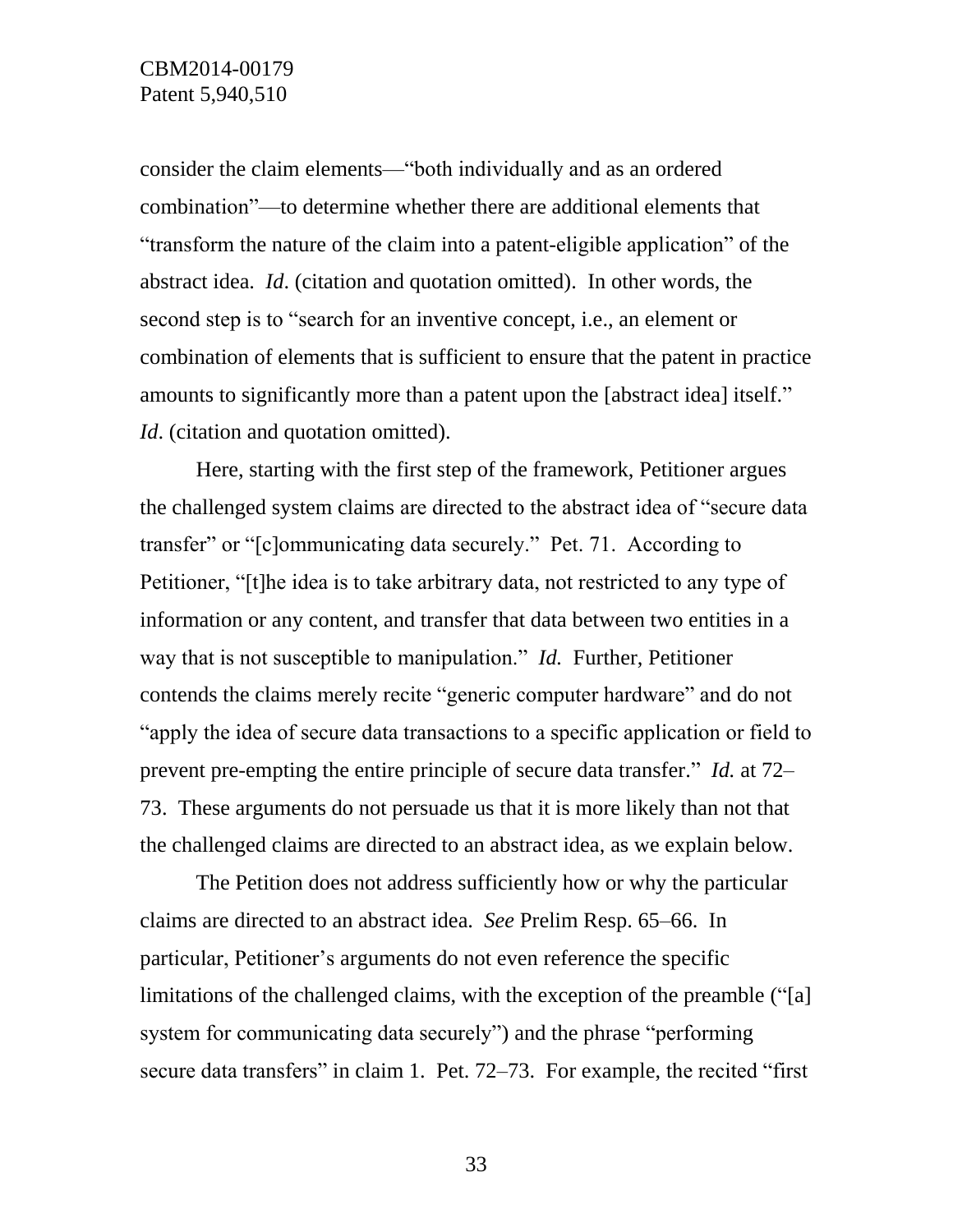## CBM2014-00179 Patent 5,940,510

portable module" and "secure microcontroller based module" contain a handful of tangible physical components, some with specific connections (e.g., "memory circuit *connected to* said microcontroller core"; "math coprocessor, *in communication* with said microcontroller core") and functions (e.g., "nonvolatile memory *for storing a first data*"; "first real time clock circuit *for time stamping data transactions*"; "math coprocessor . . . *for processing encryption calculations*"). Ex. 1001, 24:1–36 (emphases added). Claim 2, as Patent Owner points out, adds additional concrete physical components, i.e., "one of a credit card reader, a cash machine, an automatic teller machine, and a phone machine." *Id.* at 24:37–40; Prelim Resp. 68. Yet Petitioner's arguments overlook these various physical components in proposing that the challenged claims are directed to an abstract idea.

Petitioner's analogies to alleged historical examples of secure transfer of data are no substitute for a specific analysis regarding how or why the specific claim language supports Petitioner's assertion that the claims are directed to the abstract idea of secure data transfer. *See* Pet. 72. Nor does the Petition adequately tie these examples to the specific claim language, or otherwise sufficiently explain how they relate to the challenged claims. *See*  Prelim Resp. 65–66. It is not clear how these examples, including placing a wax seal on a document, encasing cuneiform tablets in clay envelopes, and signing a document before a notary, could be tied to the claim language. The claims include components lacking any counterpart in the examples, such as a "counter for counting a transaction count" and a "math" coprocessor, in communication with said microcontroller core, for processing encryption calculations."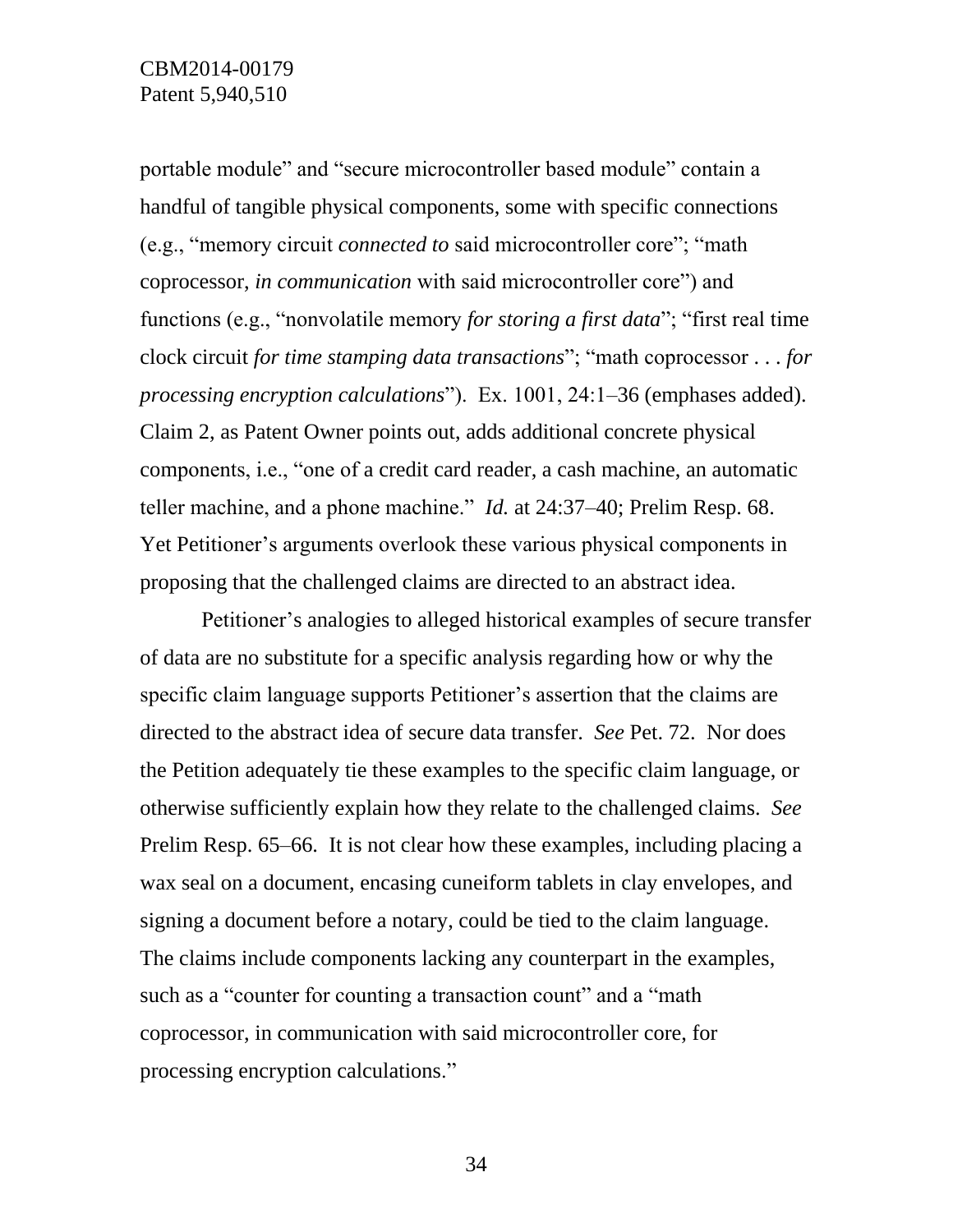# CBM2014-00179 Patent 5,940,510

Finally, we agree with Patent Owner that Petitioner, in asserting the claims are directed to the abstract idea of secure data transfer, seeks to take the claims to higher level of abstraction than is warranted. *See id.* at 64–65. We are cognizant that "[a]t some level, all inventions . . . embody, use, reflect, rest upon, or apply . . . abstract ideas," *Alice*, 134 S. Ct. at 2354 (citations and quotations omitted), and recognize that every system can be generalized to the point of abstraction if the specific claim language is overlooked. We, likewise, agree with Patent Owner that there is no concern that the '510 patent, considering its particular limitations individually and as a whole, could broadly preempt the field of secure data transfer. *See Alice*, 134 S. Ct. at 2354; *Bilski*, 130 S. Ct. at 611–612; Prelim. Resp. 69.

In sum, Petitioner's generalized arguments are insufficient to show that the claims are directed to an abstract idea. Based on our review of each claim, as a whole, we are not persuaded they are directed to an abstract idea. Thus, we need not turn to the second step of the relevant framework.

Accordingly, Petitioner has not demonstrated that it is more likely than not that claims  $1-3$ , 5, and 6 are unpatentable under  $\S$  101.

## III. ORDER

For the reasons given, it is:

ORDERED that pursuant to 35 U.S.C. § 324(a), a covered business method patent review of claims 1–3, 5, and 6 of the '510 patent is instituted, commencing on the entry date of this Decision;

FURTHER ORDERED that pursuant to 35 U.S.C. § 324(d) and 37 C.F.R. § 42.4, notice is hereby given of the institution of a trial; and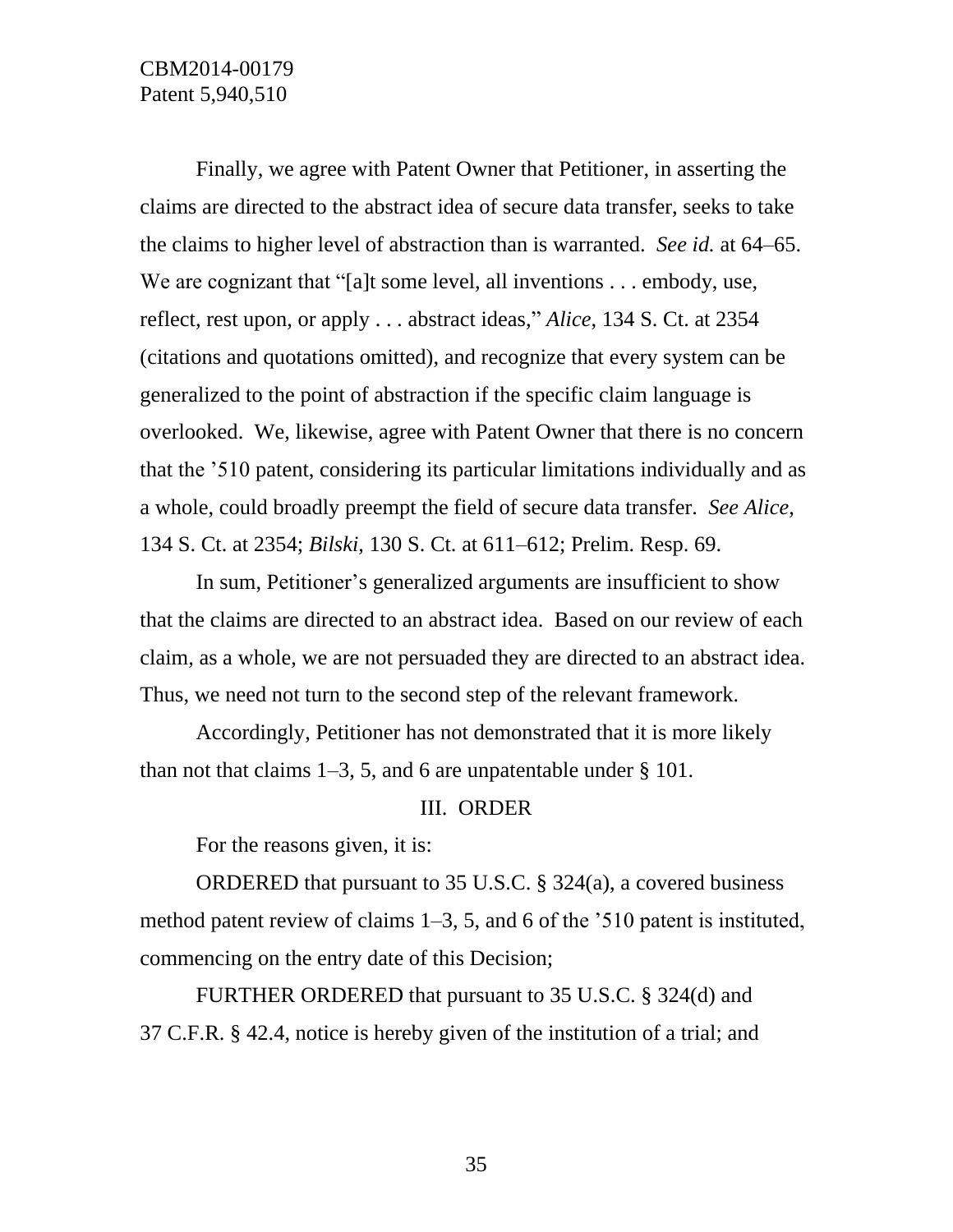FURTHER ORDERED that the trial is limited to the following grounds of unpatentability:

- Claims 1–3 under 35 U.S.C. § 103 as obvious over Cremin and Hawkes;
- Claims 5 and 6 under 35 U.S.C. § 103 as obvious over Cremin, Hawkes, and Rivest.